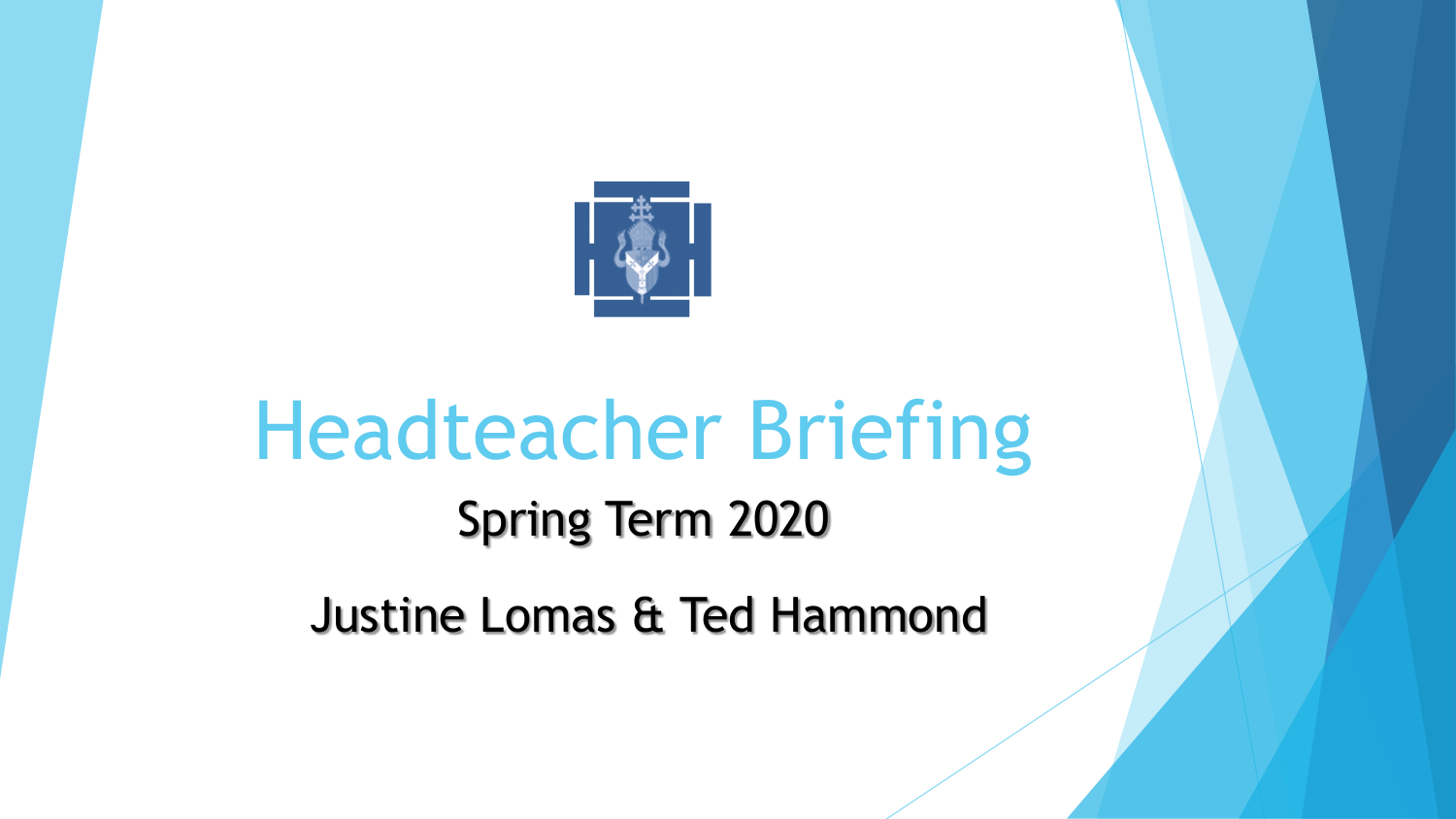

## **Contents**

Section 1 – Ofsted Updates

Section 2 – DfE Updates

Section 3 – Funding Issues

Section 4 - Standards

Section 5 – Education in the news

Section 6 – And Finally…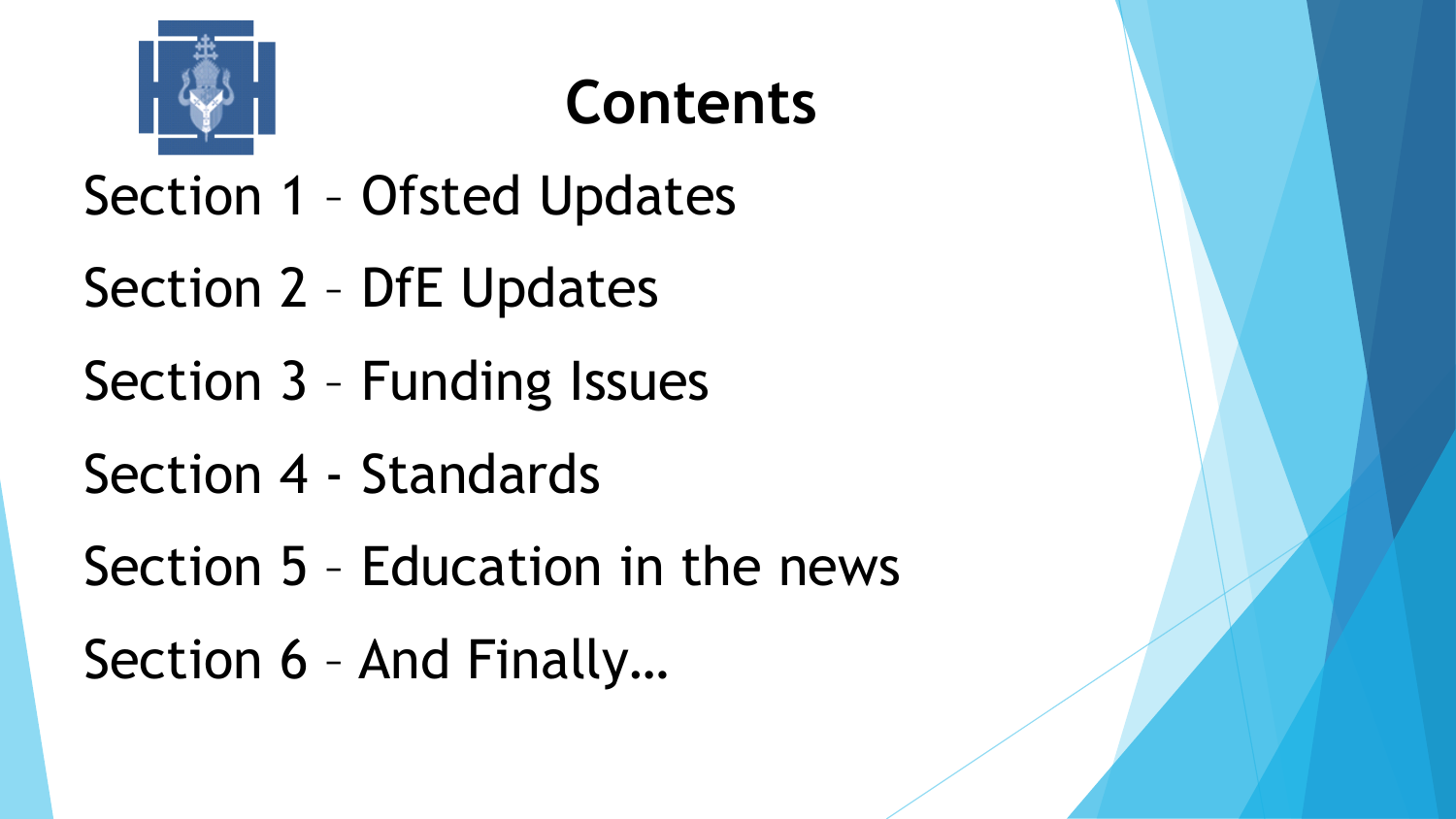

## Section 1 – Ofsted Updates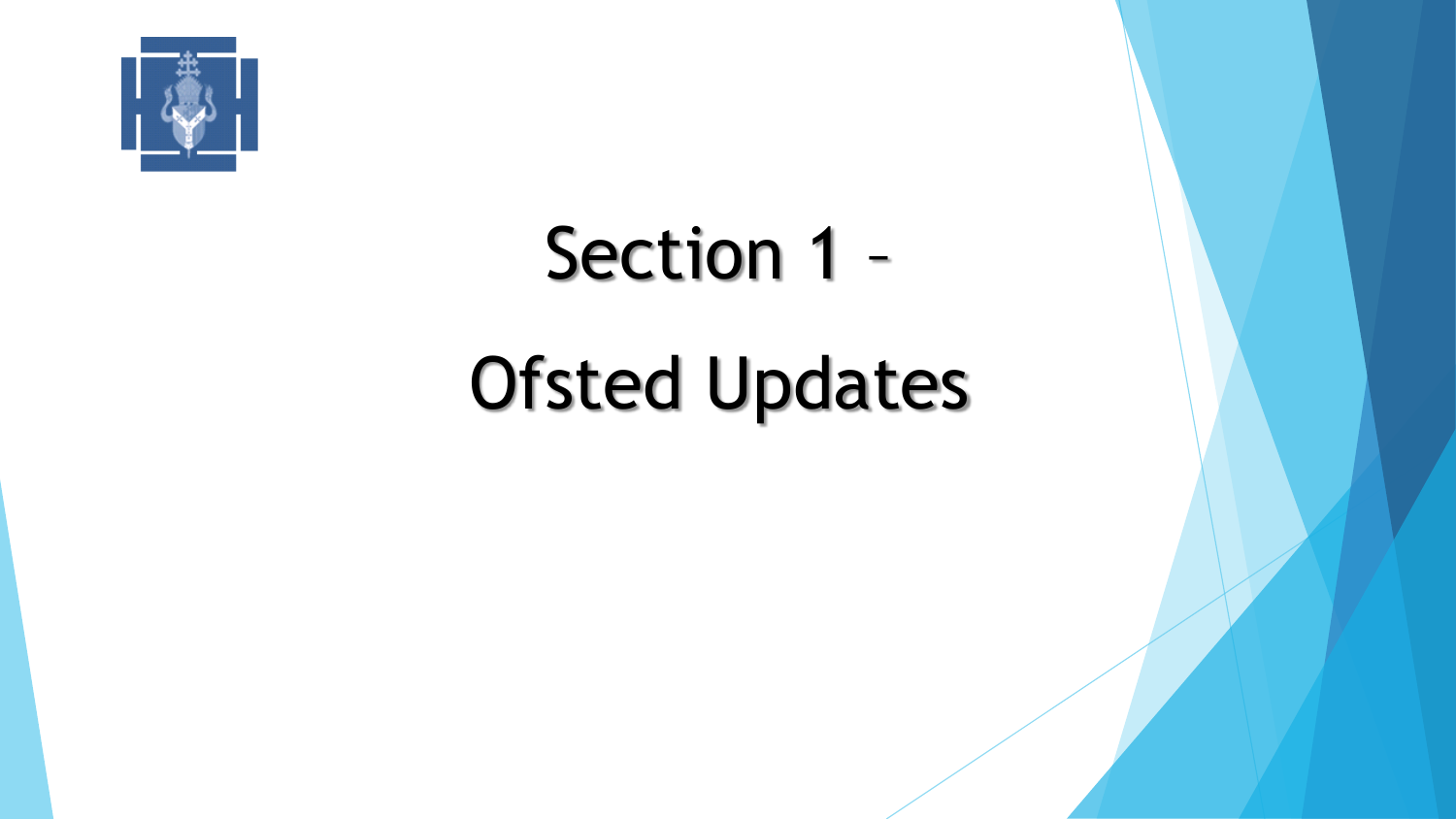

### **Outstanding schools to face routine inspections**

- The Department for Education has said that schools and colleges in England rated 'outstanding' at their last Ofsted inspection will no longer be exempt from regular inspections.
- Since 2012, outstanding schools have been exempt from routine inspections, and Ofsted chief inspector Amanda Spielman has warned that this has left some schools uninspected for a decade, leaving them without oversight.
- All outstanding schools will be inspected in the next five academic years under the proposed changes bringing an end to the era of some schools going over a decade without inspection
- Under the proposals in the consultation launched 10 January, all outstanding schools and colleges will be brought back into a regular inspection cycle – with Ofsted visiting every 4 to 5 years. This will affect around 3,700 schools and colleges rated outstanding when the exemption is lifted in September.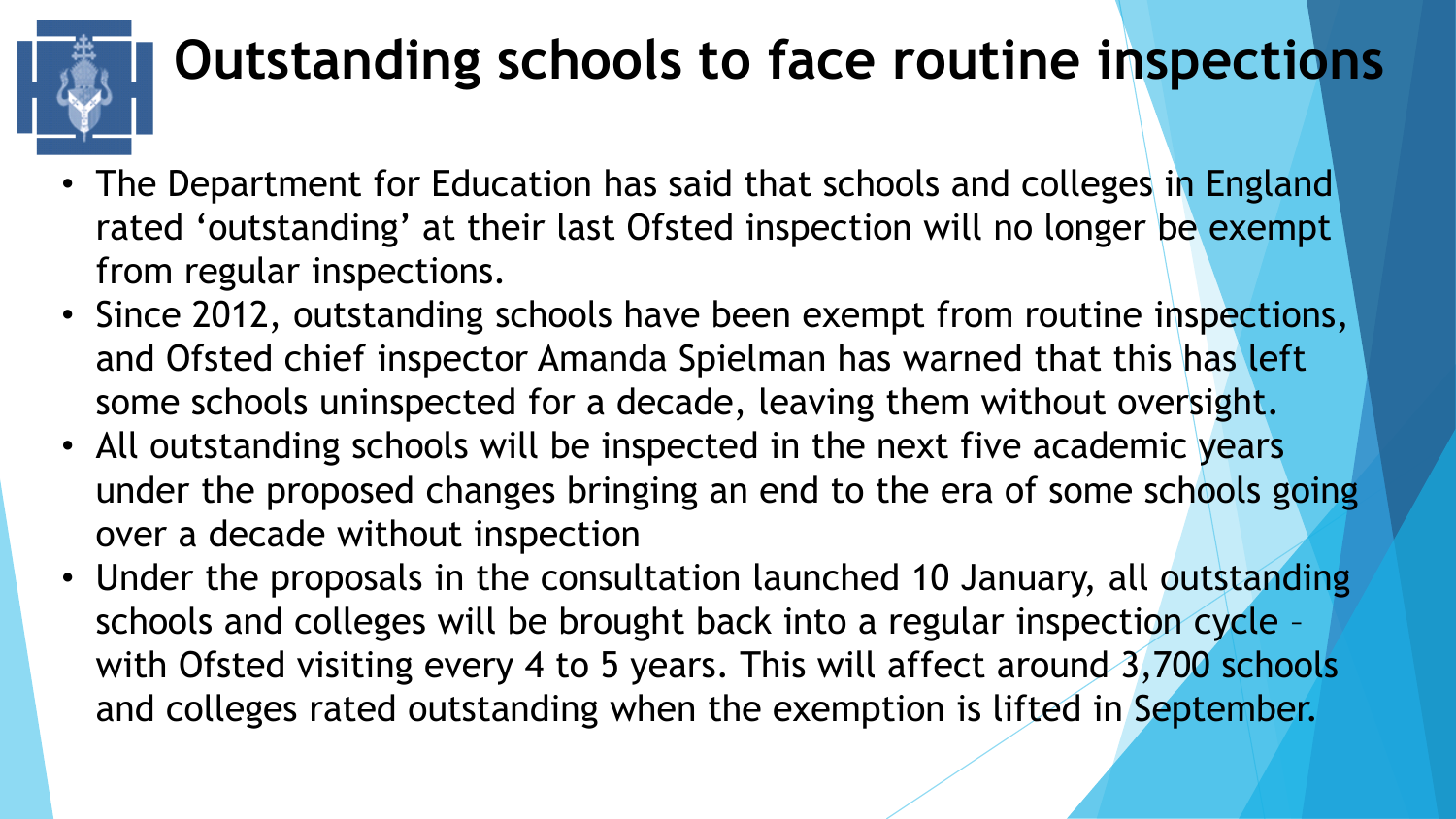

## **Early Reading**

- Getting the basics right unless children can read, they can't learn to the full. They can't discover their own talents and interests; they cannot lose themselves in a book; they are held back from exploring the limits of their imagination and creativity.
- Failure to learn to read can end up: boredom and frustration translate into higher rates of exclusion, which in turn can lead to higher rates of unemployment and ultimately, in too many cases, this leads to higher rates of criminality.
- 'Bold Beginnings' provides examples of schools teaching reading successfully.
- The % of children on free school meals who reach the expected standard on the phonics check is 12% lower than that of their more affluent peers.
- All, apart from those with the most severe special needs, can learn to read.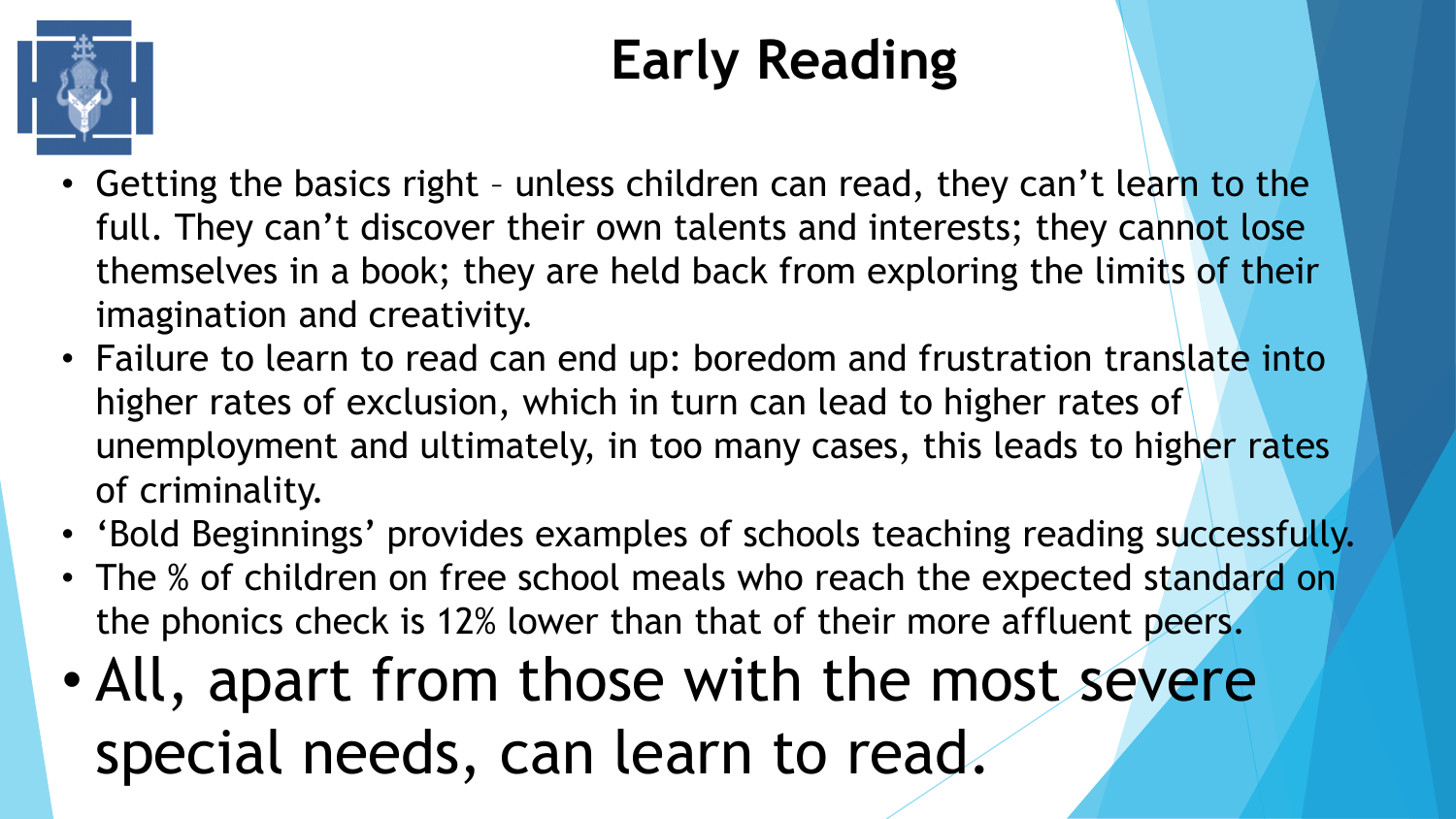

## **Early Reading**

- During all inspections of infant, junior, primary and lower middle schools, inspectors must focus on how well pupils are taught to read as a main inspection activity.
- Inspectors will pay particular attention to pupils who are reading below age related expectations (the lowest 20%) to assess how well the school is teaching phonics and supporting all children to become confident. Fluent readers. (Secondary schools focus will be on those who did not reach the expected standard at KS1/2)
- Inspectors will listen to or observe a child reading with an adult, from unseen books appropriate to their stage of progress.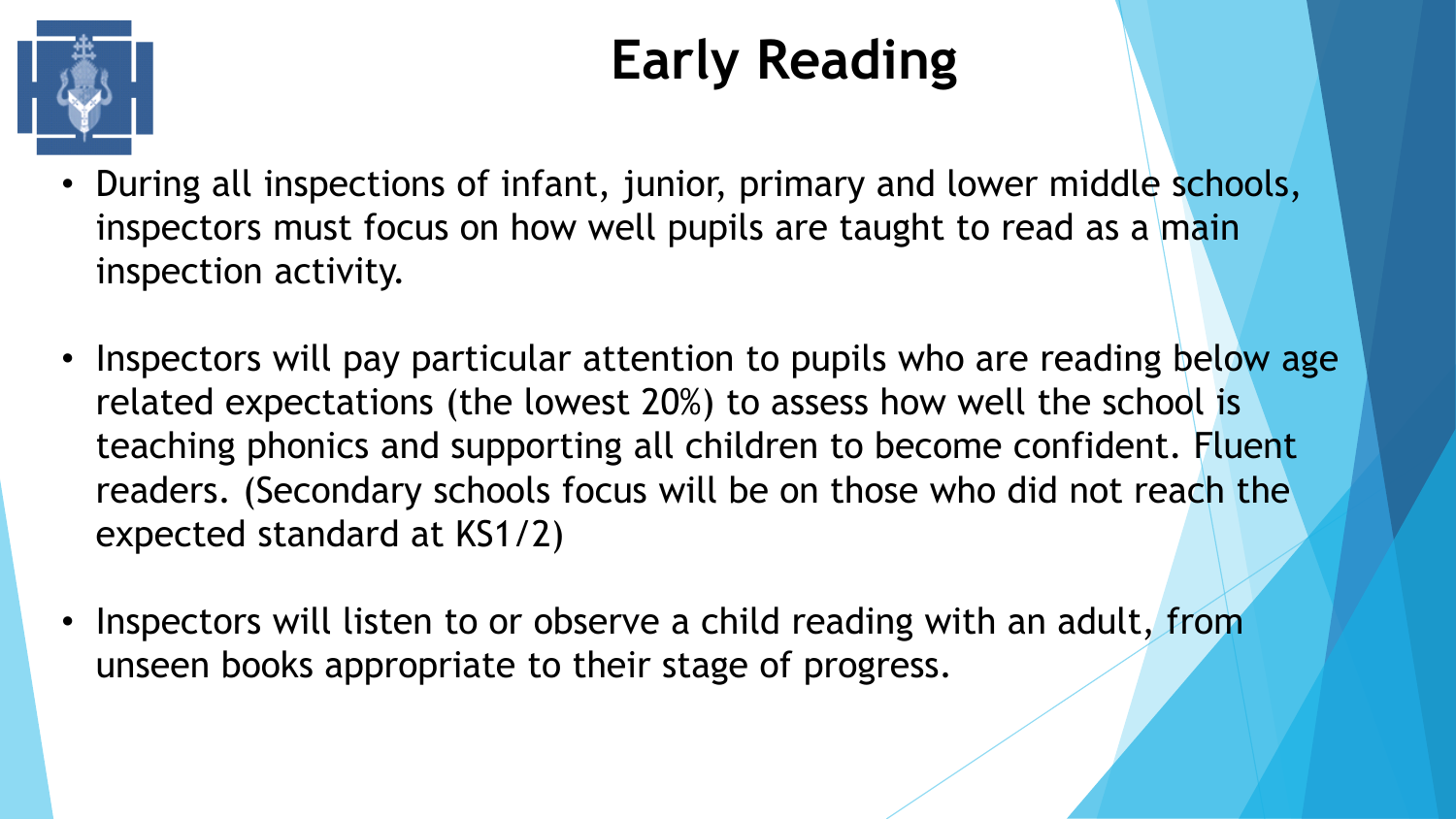

## **Early Reading**

**What will inspectors evaluate?**

- **1. The headteacher** *prioritises* **reading**
- **2. Staff foster a** *love* **of reading**
- **3. The content and sequence of the** *phonics programme* **supports pupils'** *progress*
- **4. Reading** *books match* **the sounds that children know**
- **5. Children are taught phonics from the** *start of Reception*
- **6. Pupils who fall behind are supported to** *catch up quickly*
- **7. Staff are** *experts in early reading*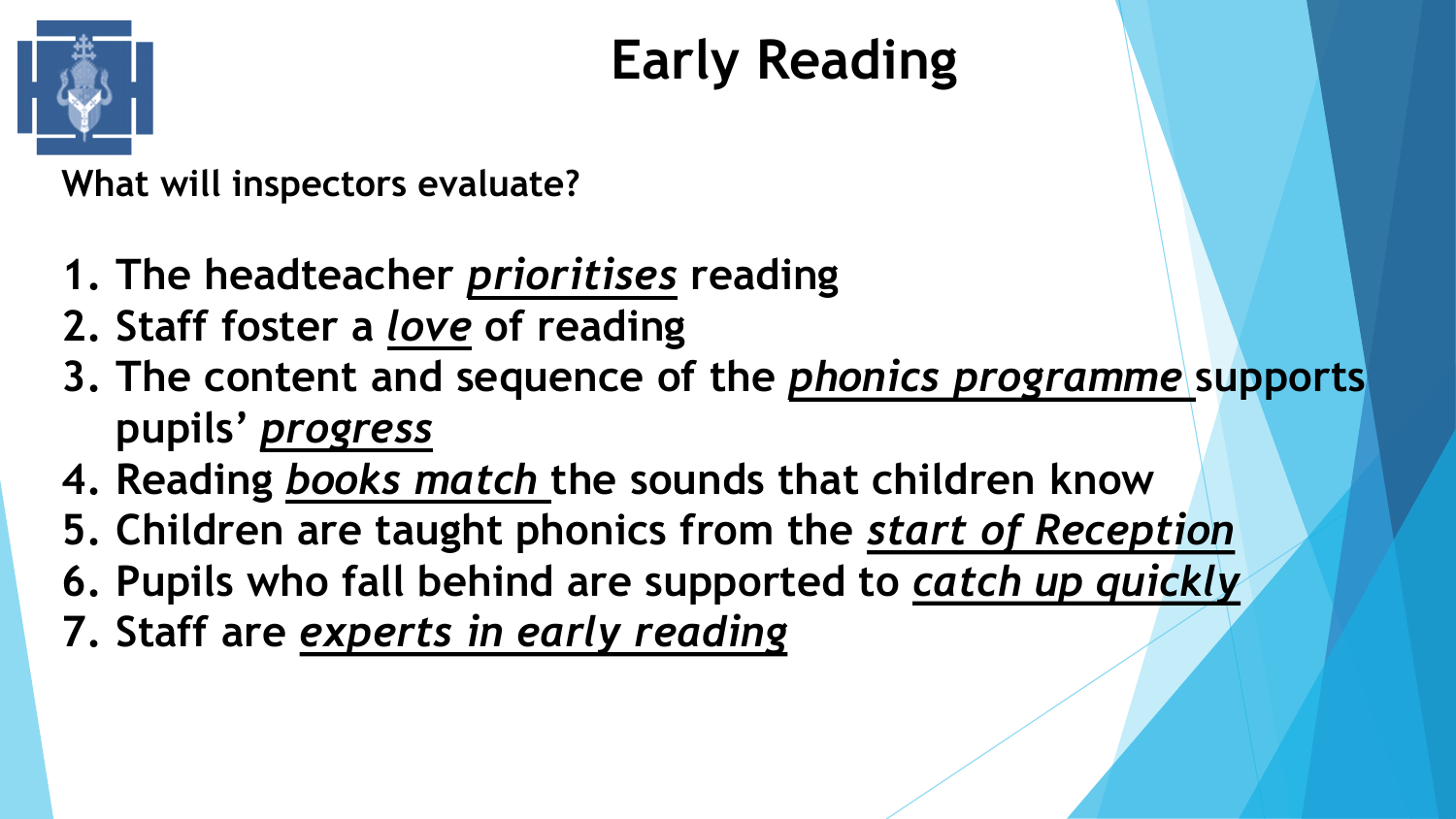

## **What will inspectors ask?**

- **A. Who is at danger of falling behind?**
- **B. What is being done for them? (Qualified?)**
- **C. How many are in danger of falling behind?**
- **D. Does school prioritise reading throughout the school? How?**
- **E. Does reading feature on school improvement plans?**
- **F. Do children in Year 2 and above continue to improve their reading accuracy and gain fluency in reading?**
- **G. How often do teachers read to children?**
- **H. How do leaders support teachers to ensure that story times are engaging?**
- **I. How are books selected?**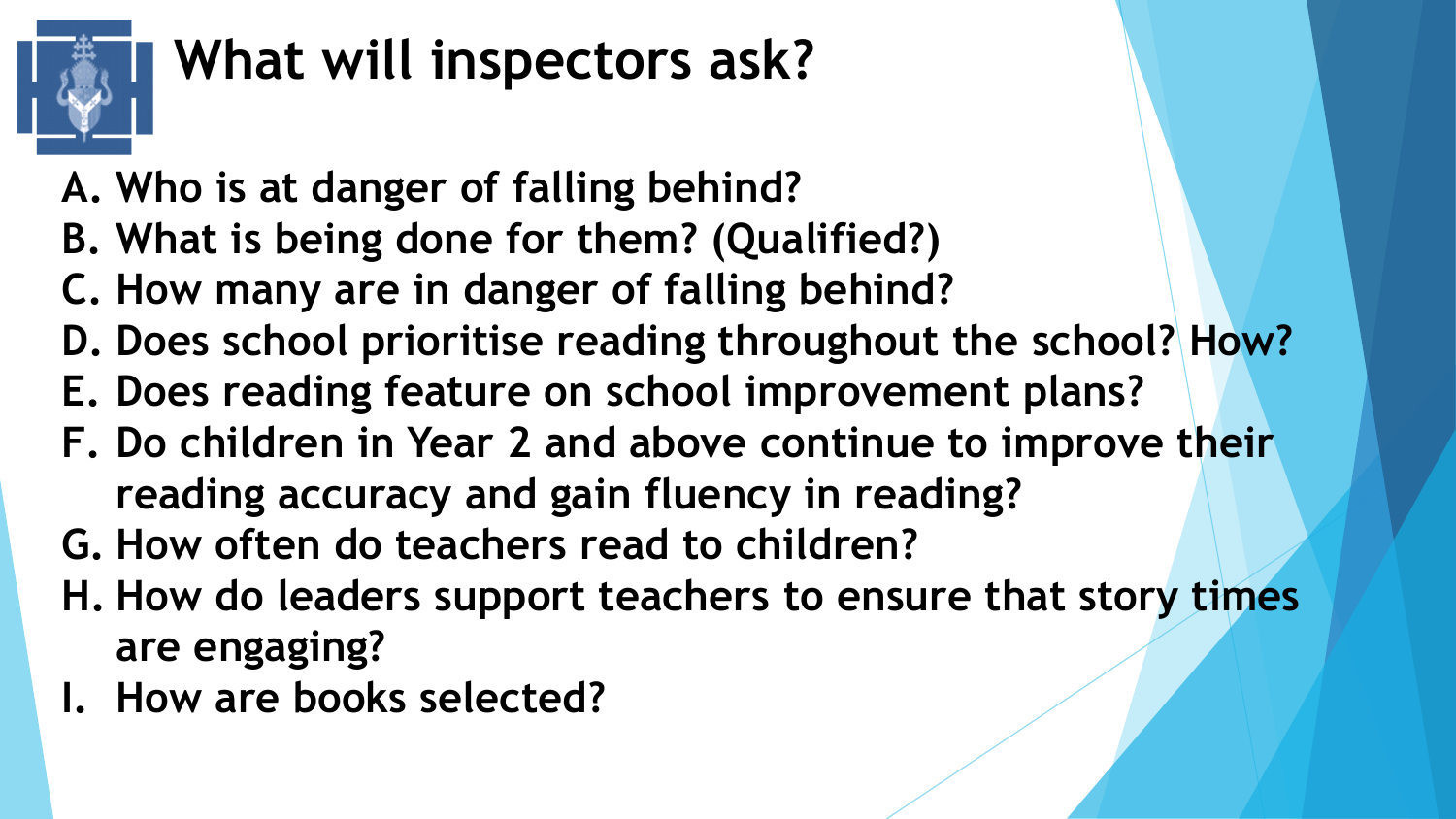## **Curriculum Transition Arrangements**

- Sean Harford (National Director, Education) announces an extension
- The transition period will be extended from one to two academic years taking us through to July 2021.

### **Where will the transition arrangements apply?**

- The transition arrangements will only apply when it's clear that a school is well on the way with its curriculum journey – but isn't quite 'there' yet.
- This is not an amnesty for schools where teaching is weak or pupils' outcomes (including, but not exclusively, national tests and examination results) aren't good enough.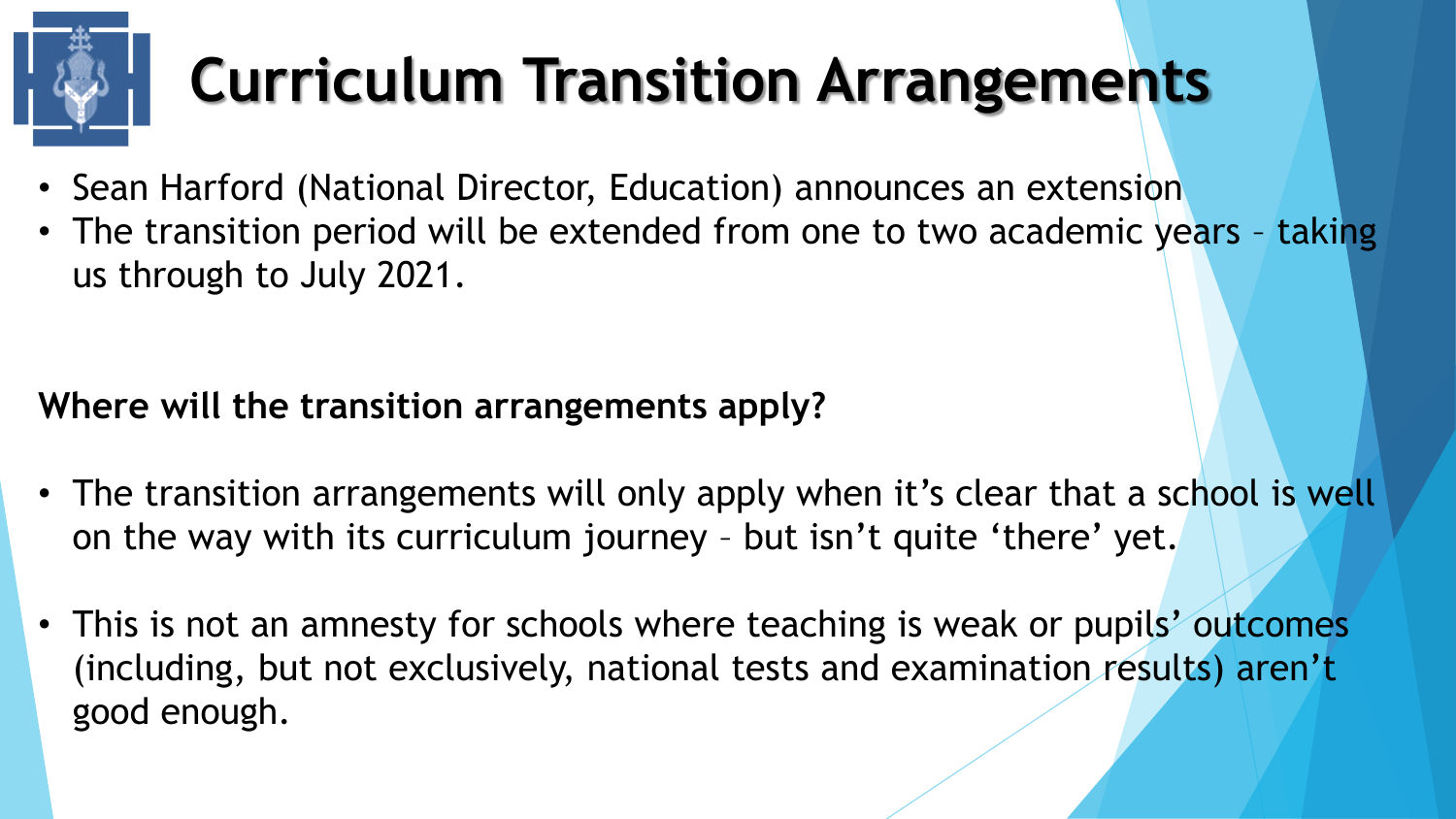

### **Curriculum Transition Arrangements**

- The arrangements will only apply to the descriptors of what good looks like. They do not apply to outstanding and inadequate judgements.
- The transitional arrangements apply to four of the curriculum intent (not 'impact' or 'implementation') descriptors and are clearly marked in the school inspection handbook; they appear in square brackets in each of the four grade descriptors.

Ofsted be looking at whether schools have concrete plans for being on their way to meeting those criteria. Inspectors will look favourably on schools where – based on leaders' actions – the quality of education could reasonably be expected to be good by September 2021.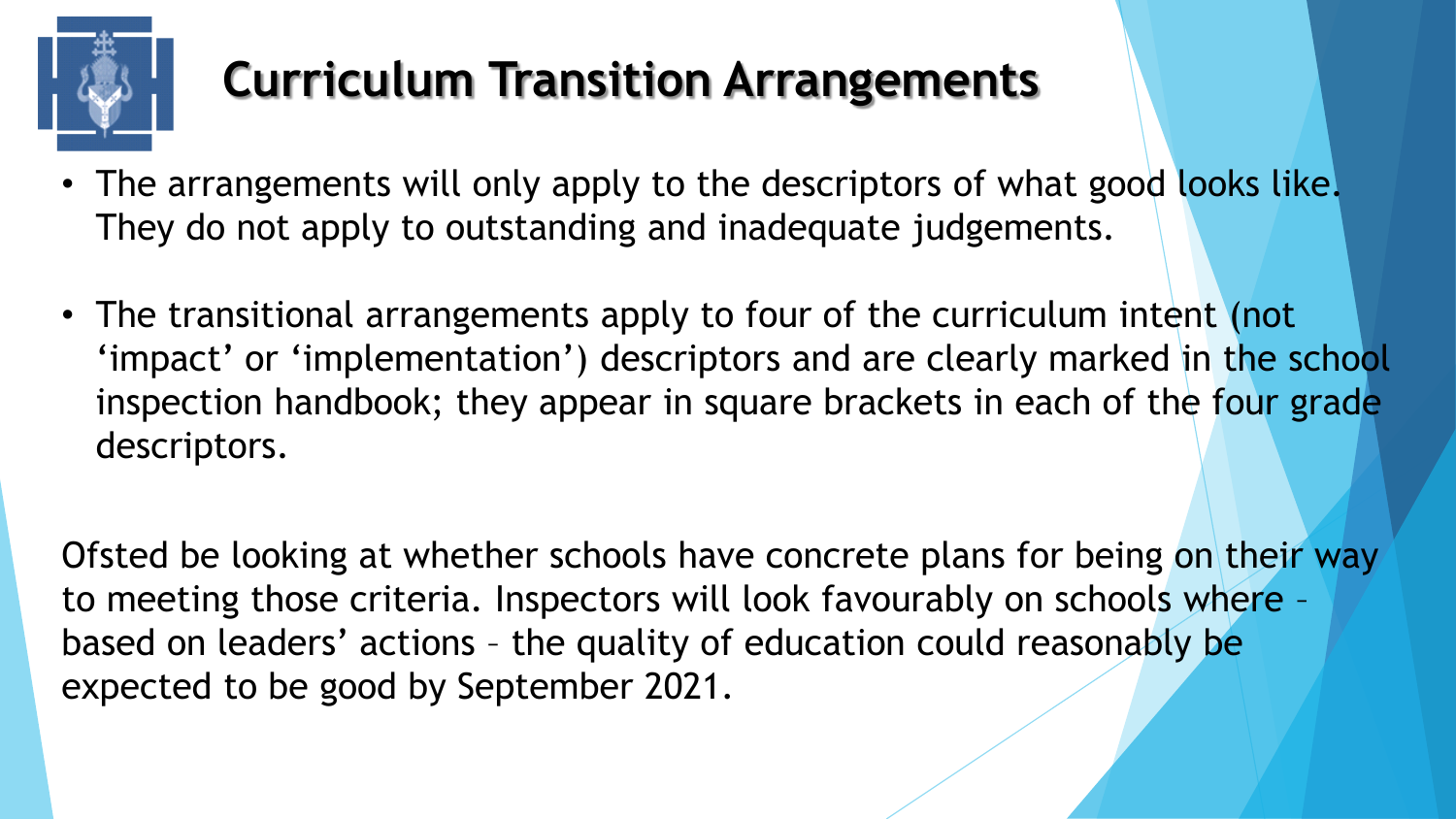## **Curriculum Transition Arrangements**

### **What will inspectors be looking at?**

- The handbook sets out what inspectors will be looking at when it comes to great curriculum intent.
- But when it comes to the transition period, the actions that leaders are taking to bring about change are all-important. Some of the hallmarks are:
	- ❑broadening the curriculum to make sure that it is at least as broad, deep and ambitious as the national curriculum
	- ❑identifying what pupils should know and be able to do by the end of each key stage/year group/term
	- ❑using assessment to address gaps in pupils' knowledge
	- ❑identifying the important knowledge in each subject or key stage
	- ❑considering and planning how knowledge should be sequenced
	- ❑already taking on an appropriate, effective way of teaching reading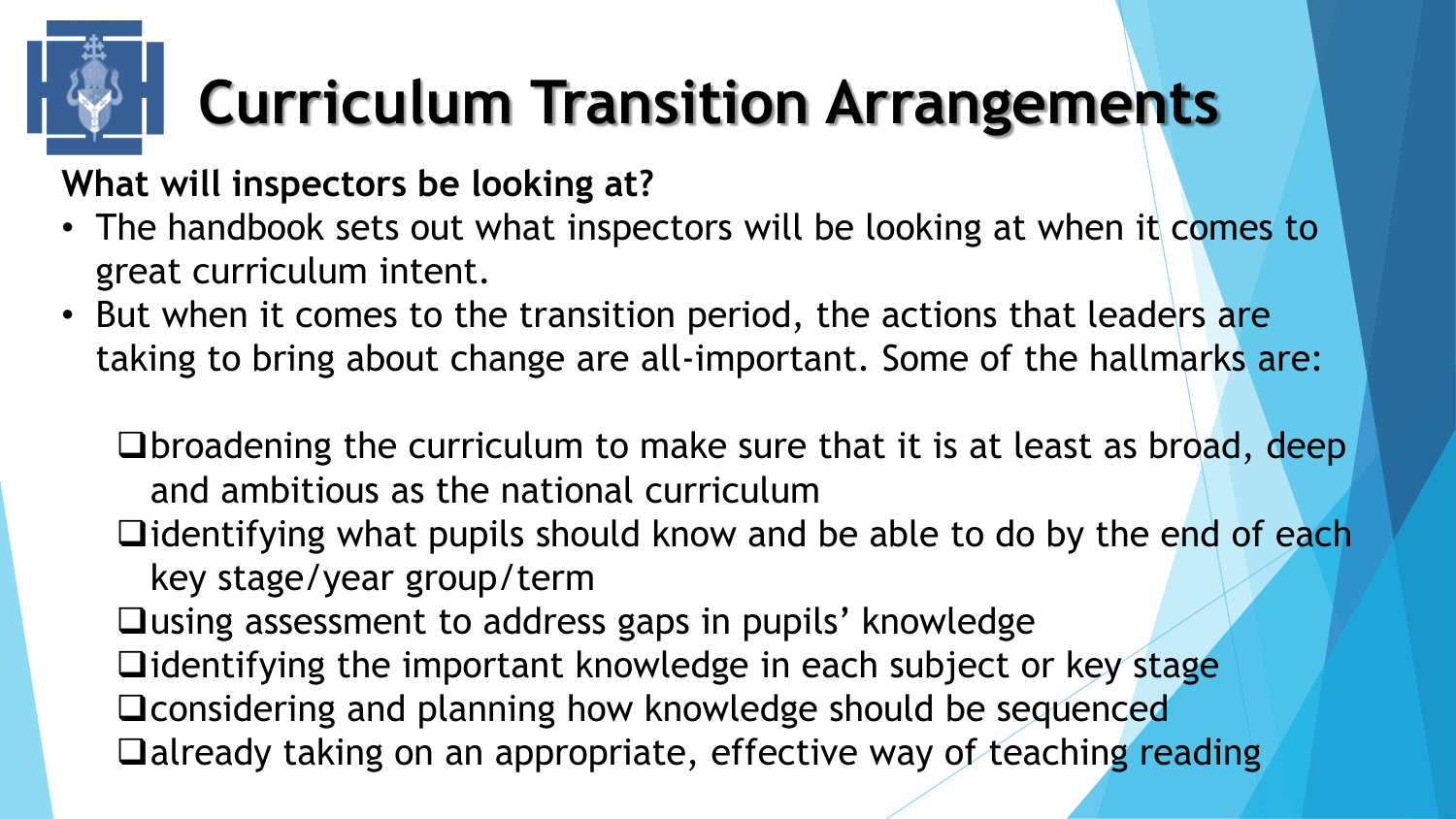

### **Ofsted seeks judgement-free approach to 'stuck schools'**

- There are 410 "stuck" schools
- They need extra support, not to be inundated with unsuccessful improvement schemes.
- Chief inspector of schools Amanda Spielman said a new non-judgemental approach was needed, offering the schools tailored support.
- Heads said 'being stigmatised by blunt judgements made their jobs harder'.
- Ms Spielman added: "What the remaining stuck schools need is tailored, specific and pragmatic advice that suits their circumstances - not a carousel of consultants. Heads are asking Ofsted to do more to help and we agree."
- A spokesman for the Department for Education said it was working with Ofsted to look at how best to support these schools.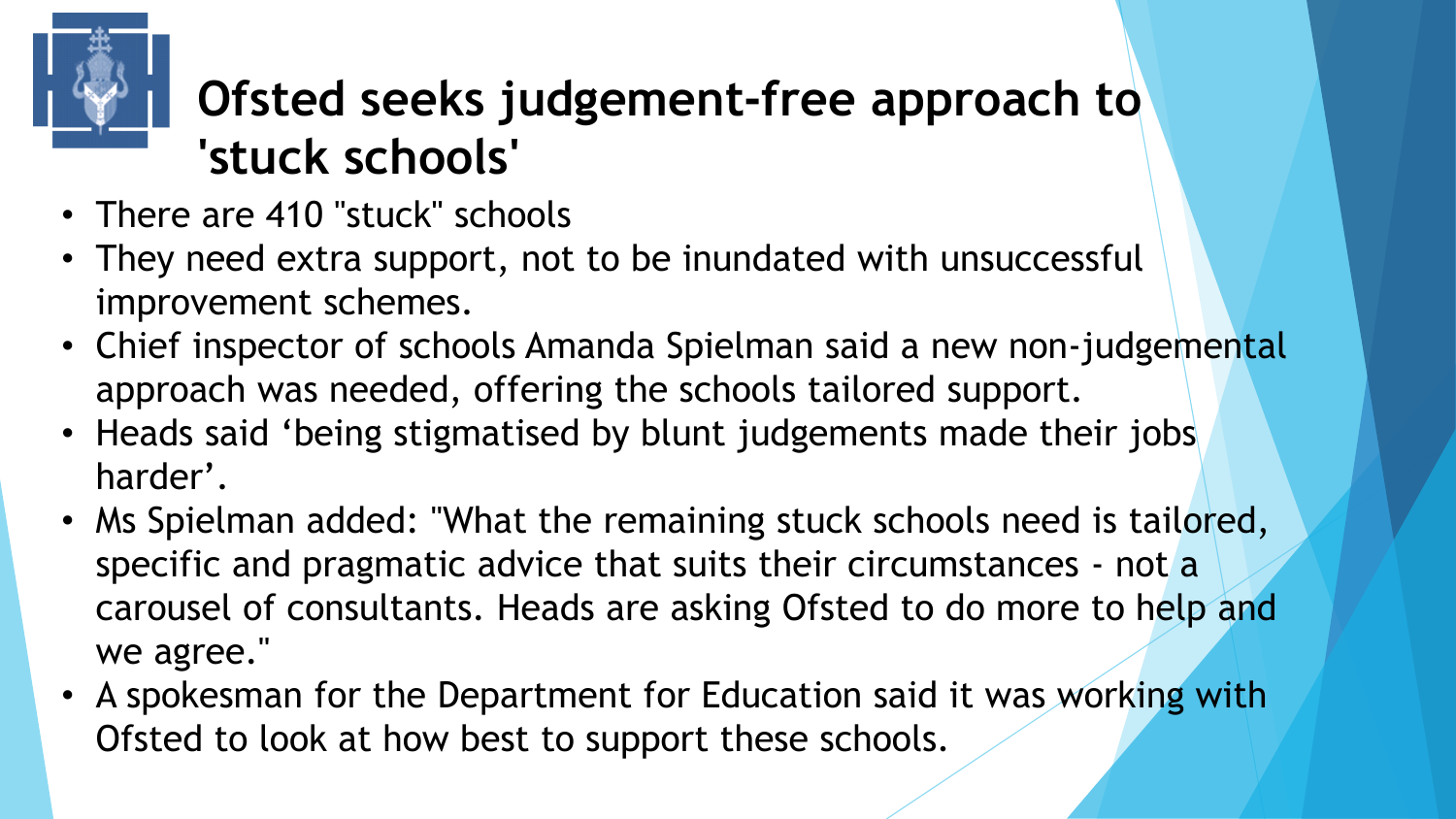

### **Ofsted judgements since September 2019**

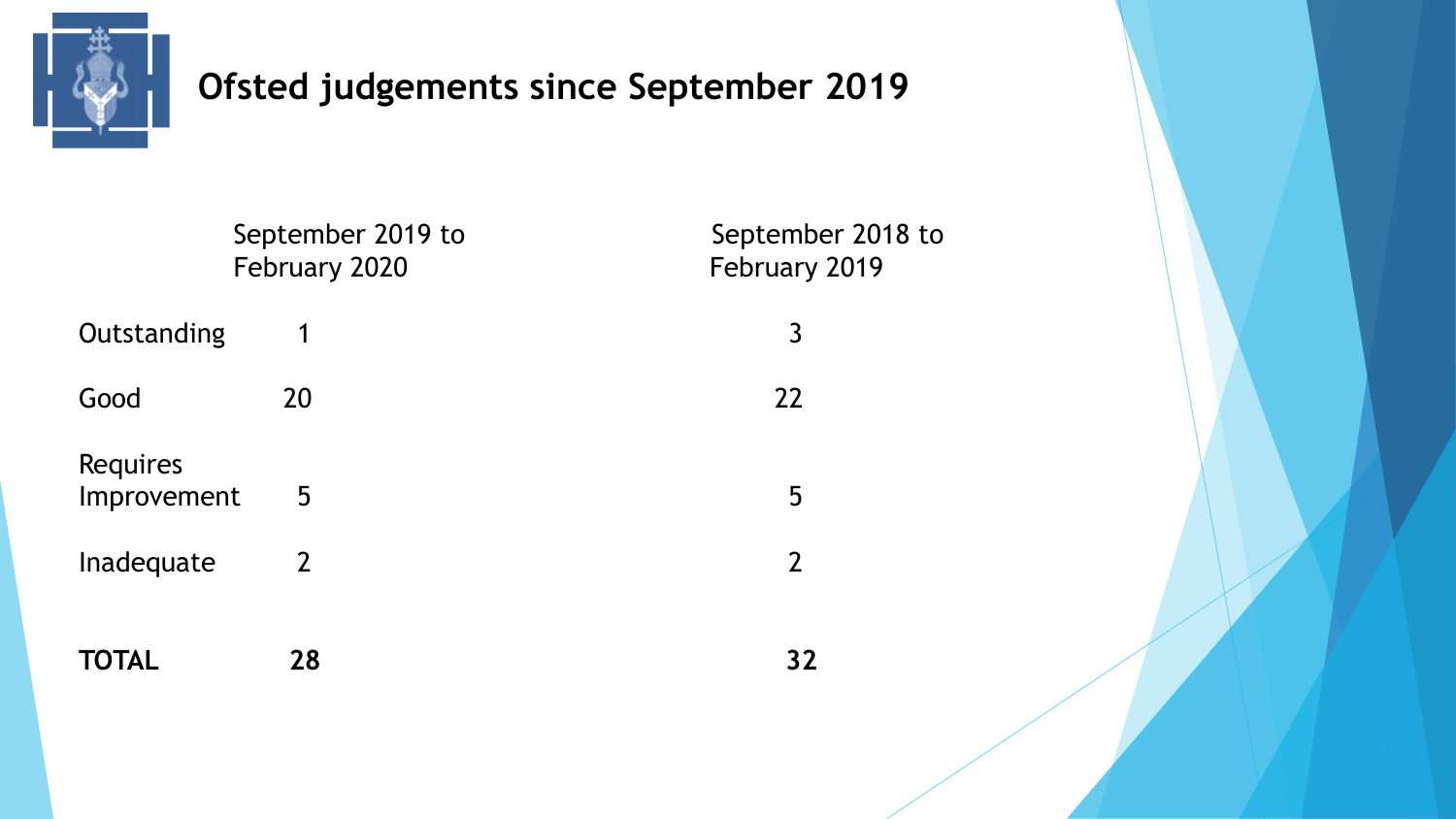

## **Section 2 – DfE Updates**

Publications available from www.gov.uk/publications:

Music.consulation@education.gov.uk

The Engagement Model

The Multiplication Check

EYFS Profile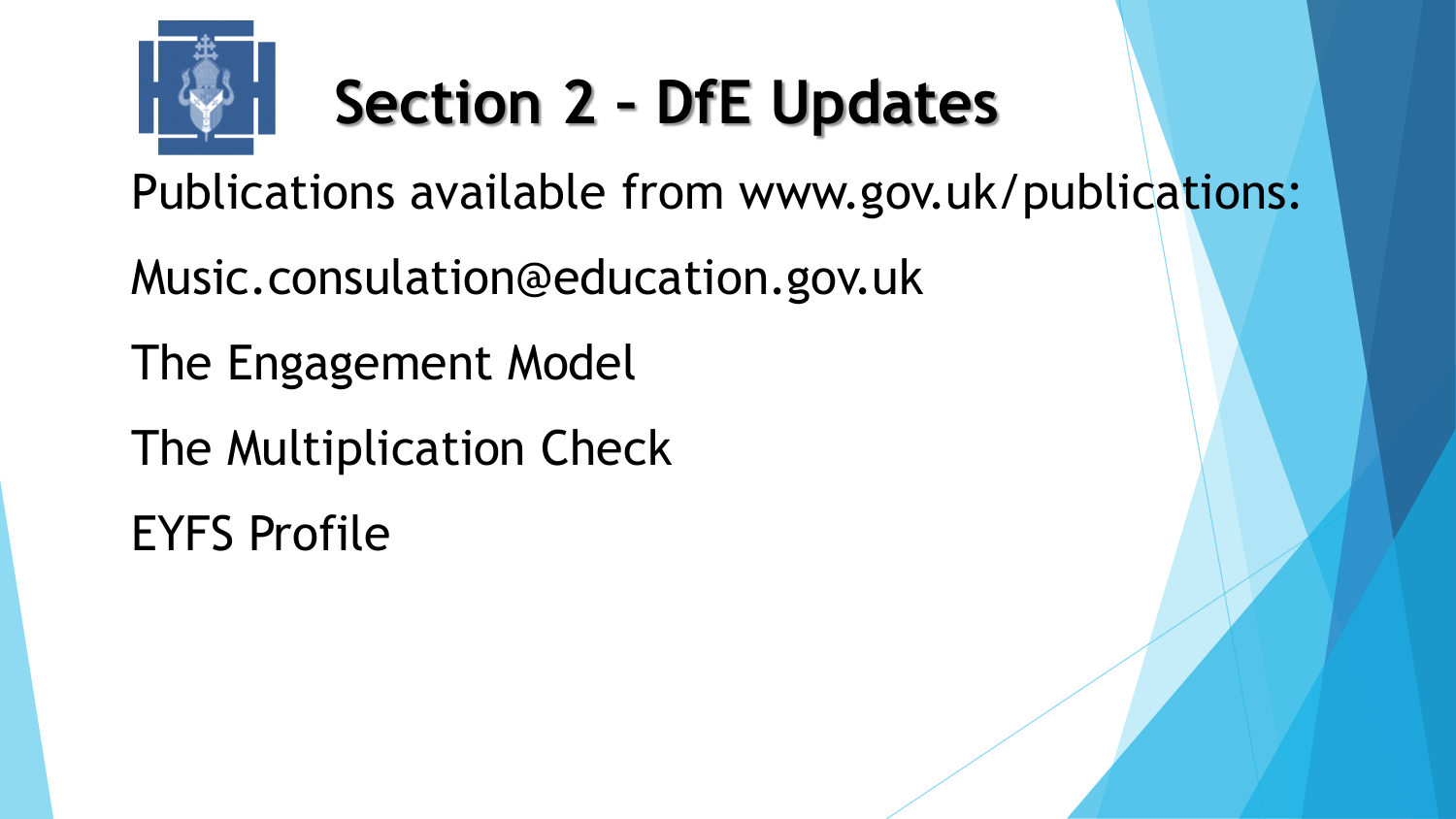

### **Behaviour Hubs**

Last week, the DfE announced its next steps for implementing the behaviour hubs programme due to begin in September 2020.

The announcement includes the following:

Providing further detail on the upcoming programme model and offer to schools on gov.uk

Appointing a team of behaviour advisers led by Tom Bennett to develop and oversee the programme. Details of the team can be found on gov.uk Launching the application round for recruiting the first cohort of lead behaviour schools and multi-academy trusts. Applications are welcome from Primary, Secondary, Alternative Provision and Special schools, and closes on midday 30 March.

Issuing an invitation to tender to procure a delivery organisation to lead on logistics and administration of the programme. The tender closes midday 30 March.

If you have any questions please contact Behaviour. Hubs@education.gov.uk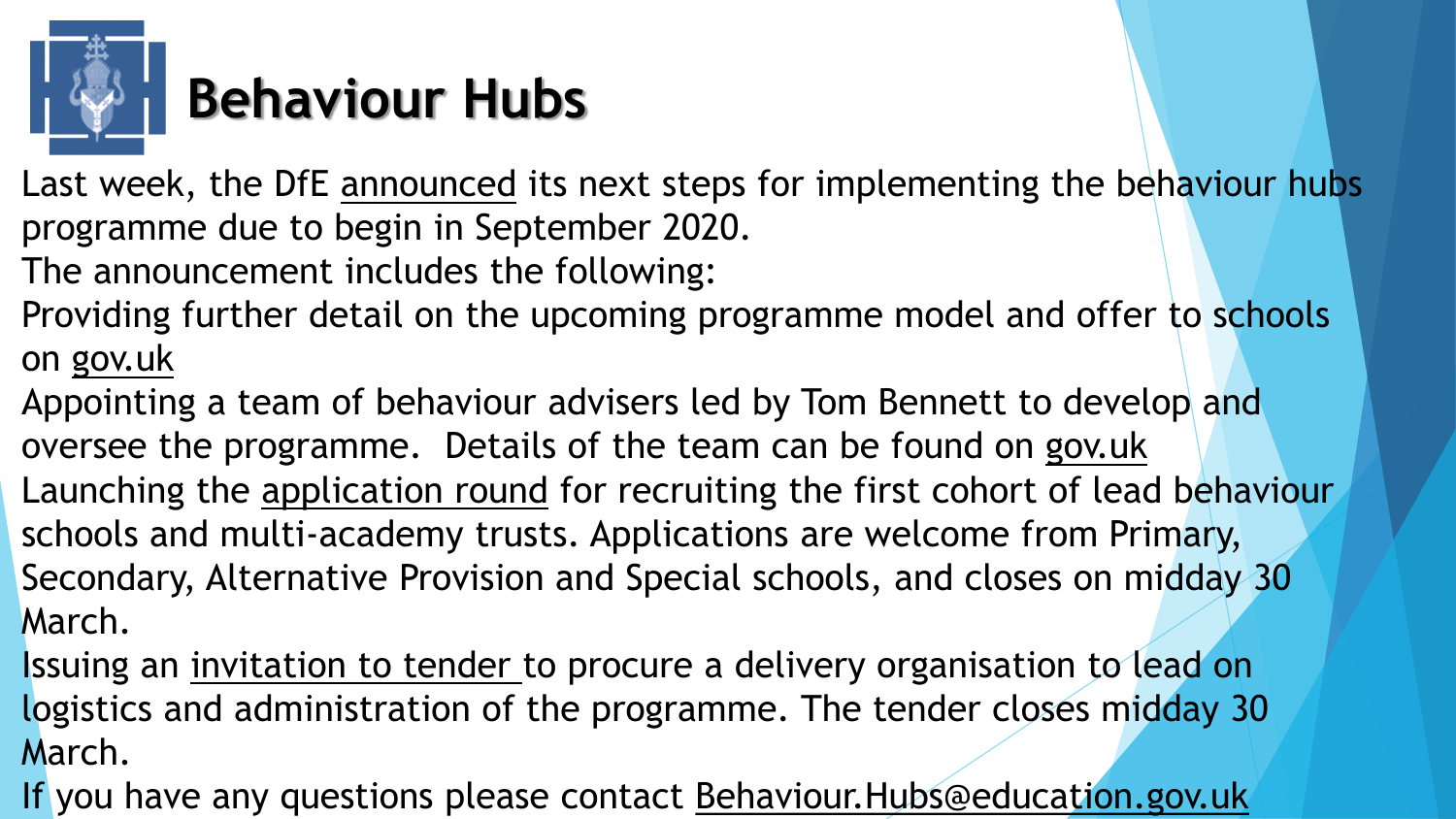

### **DfE Guidance - Teaching schools and system leaders: get support for you and your school** Last updated 25 February 2020

### https://www.gov.uk/guidance/system-leaders-who-they-are-and-what-they-do?

There are now many opportunities for school leaders and governors to work with and receive support from their peers. This guide summarises the options available to you and how to access them.

In January 2020 we announced the appointment of 6 test and learn [teaching school hubs](https://www.gov.uk/government/news/thousands-of-schools-to-improve-through-shared-expertise)

We are now speaking to schools about our plans to roll out teaching school hubs nationally later this year, which will succeed teaching schools from September 2021.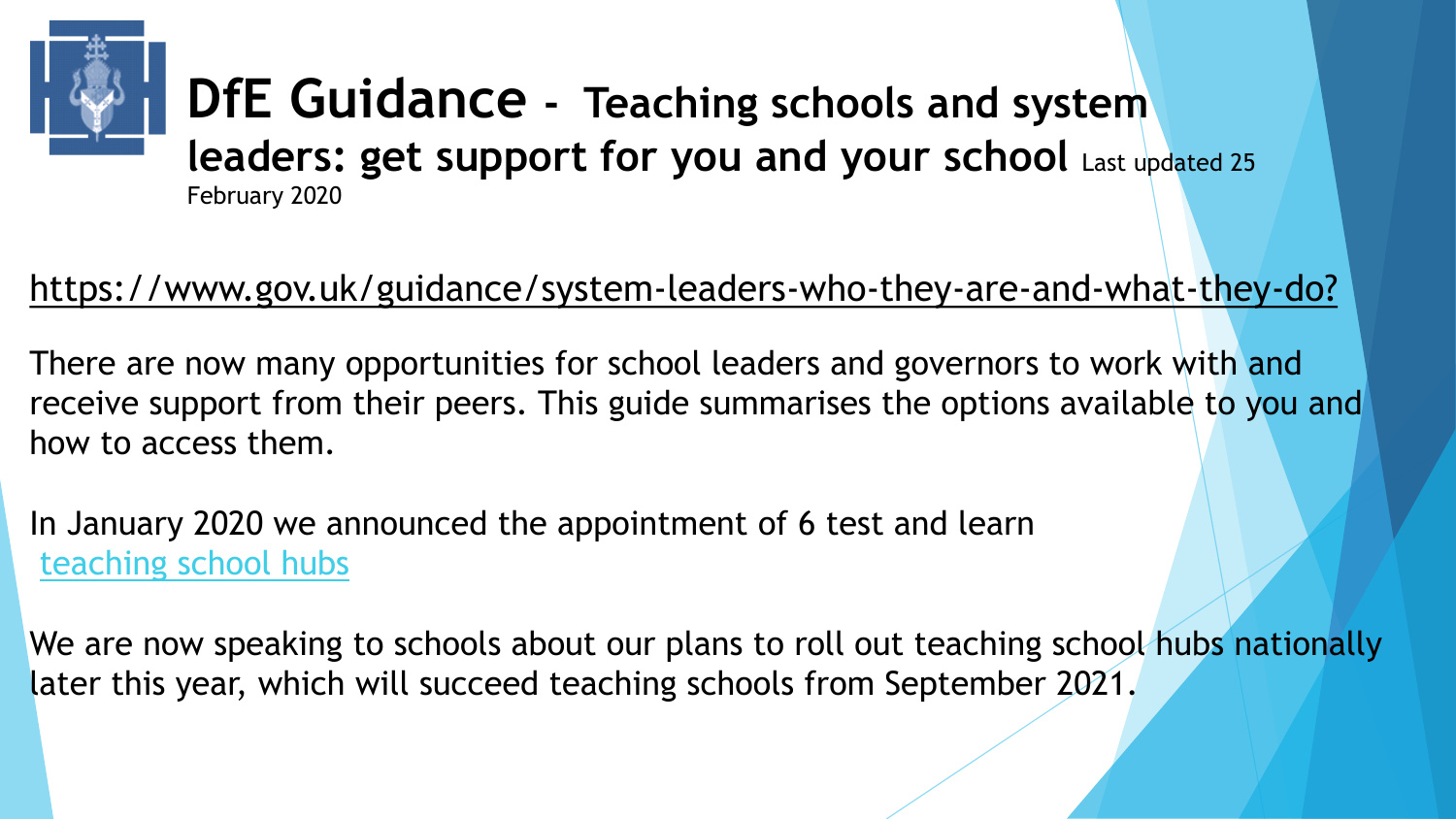## **Open consultation** - **Keeping children safe in education: proposed revisions 2020**

### **Why We Are Consulting**

We are consulting on a wide variety of proposed changes to KCSIE. The aim is to help schools and colleges to better understand what they are required to do by law and what we strongly advise they should do in order to meet their safeguarding responsibilities.

Many of the proposed changes are technical in nature and are intended to improve the clarity of the guidance and ensure consistency throughout.

**Closes 21 Apr 2020** Opened 25 Feb 2020 [https://www.gov.uk/government/consultations/keeping-children-safe](https://www.gov.uk/government/consultations/keeping-children-safe-in-education-proposed-revisions-2020)in-education-proposed-revisions-2020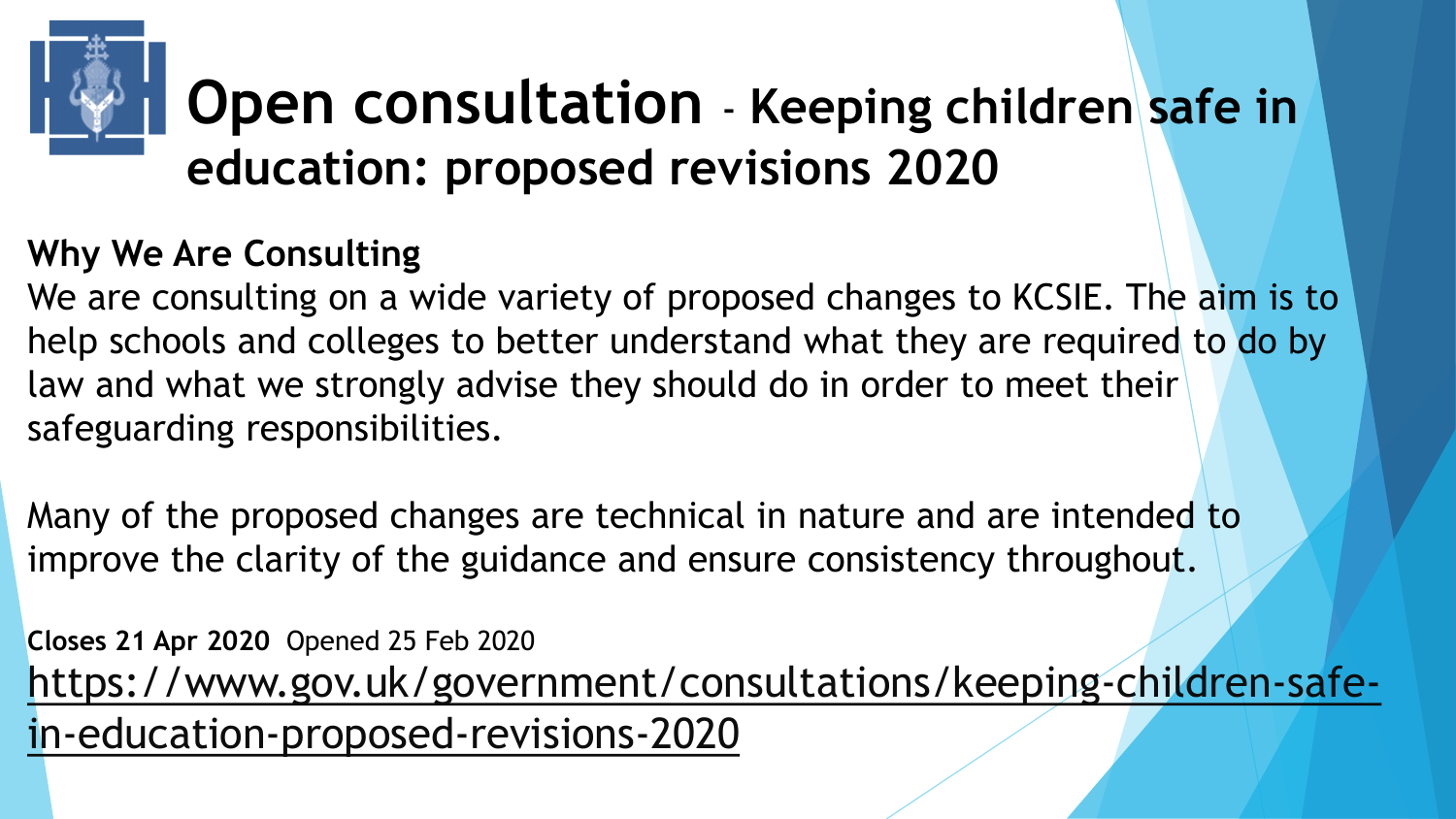## **DFE Updates - New push to improve outcomes for vulnerable children**

Vulnerable children in every school across the country will benefit from a dedicated school leader to ensure they attend and achieve, under new plans published today.

A consultation launched today will introduce changes to the role of Designated Safeguarding Leads in schools so that they have a greater focus on improving the academic achievement of children on the edge of care, as part of their existing safeguarding duties.

From: **[Department for Education](https://www.gov.uk/government/organisations/department-for-education)** and **[Vicky Ford MP](https://www.gov.uk/government/people/vicky-ford)** Published 25 February 2020

https://www.gov.uk/government/news/new-push-to-improveoutcomes-for-vulnerable-children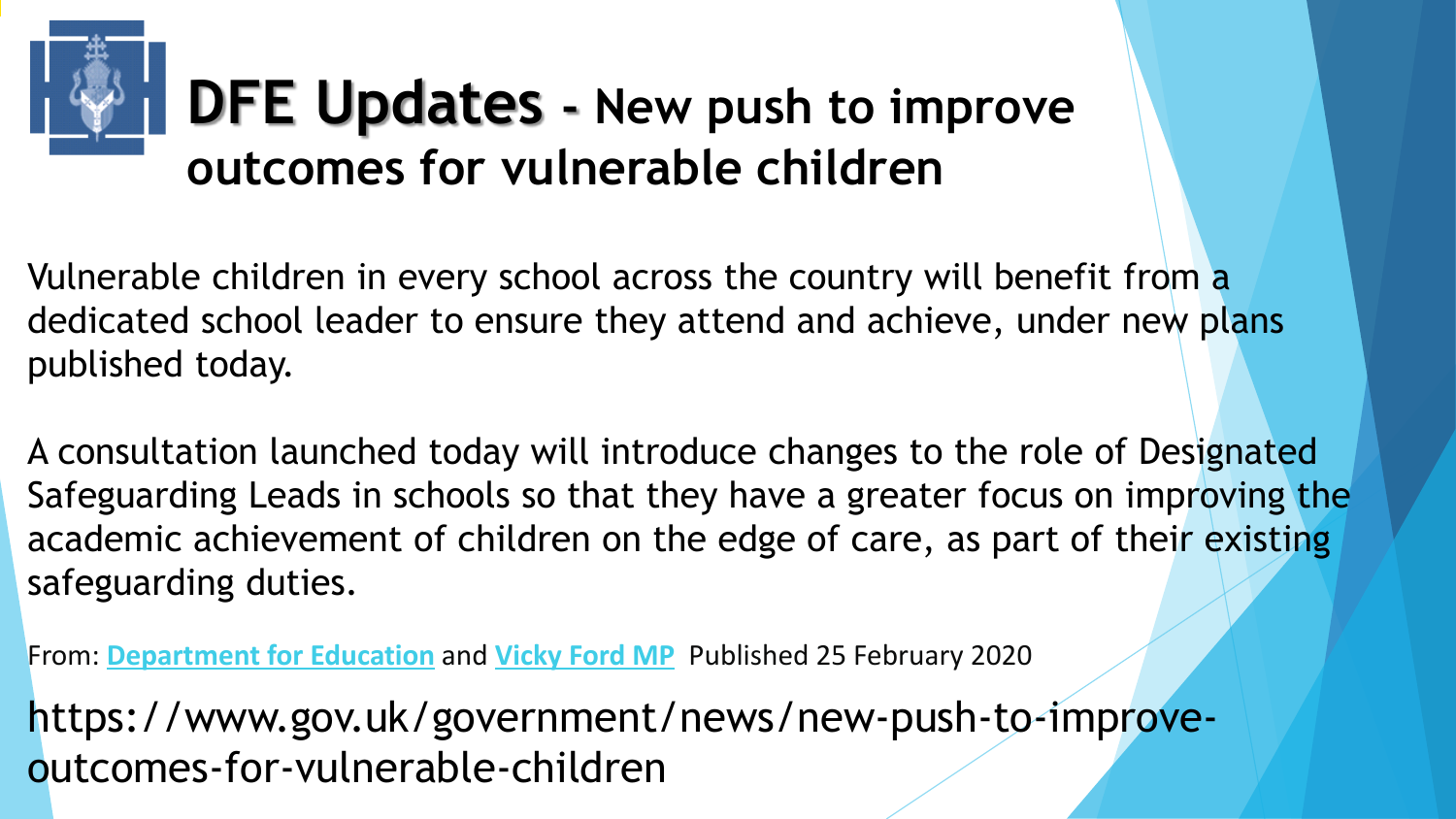## **DFE Updates - Plans to remove funding for courses with low student numbers**

More than 5,000 qualifications which are not being taken by anyone or are being studied by less than 100 students each year may lose government funding, under plans announced by Education Secretary Gavin Williamson.

This action is a key part of the government's ambitious plans to transform further education and training, including introducing new T Level qualifications. Alongside world-class A Levels, new T Levels will be the gold standard technical course of choice for young people from 2020.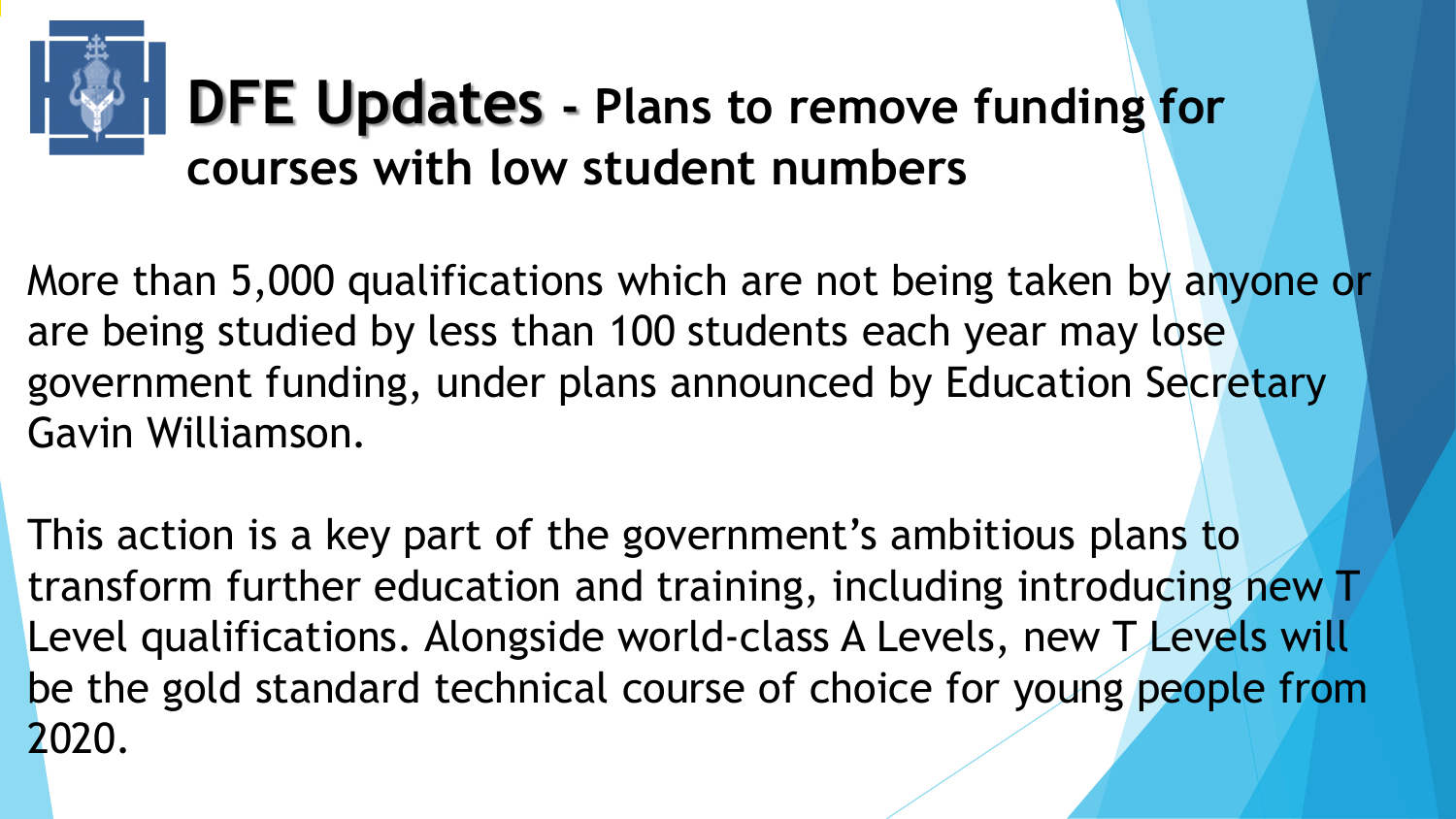

### **Standards**

### **Minister urges school to promote T-levels**

Lord Agnew has urged all schools in England to give access to colleges offering the A-level alternative T-level qualifications, ahead of its rollout this year. His comments come after a number of colleges expressed their concerns that school leaders would be unwilling to lose potential A-level students.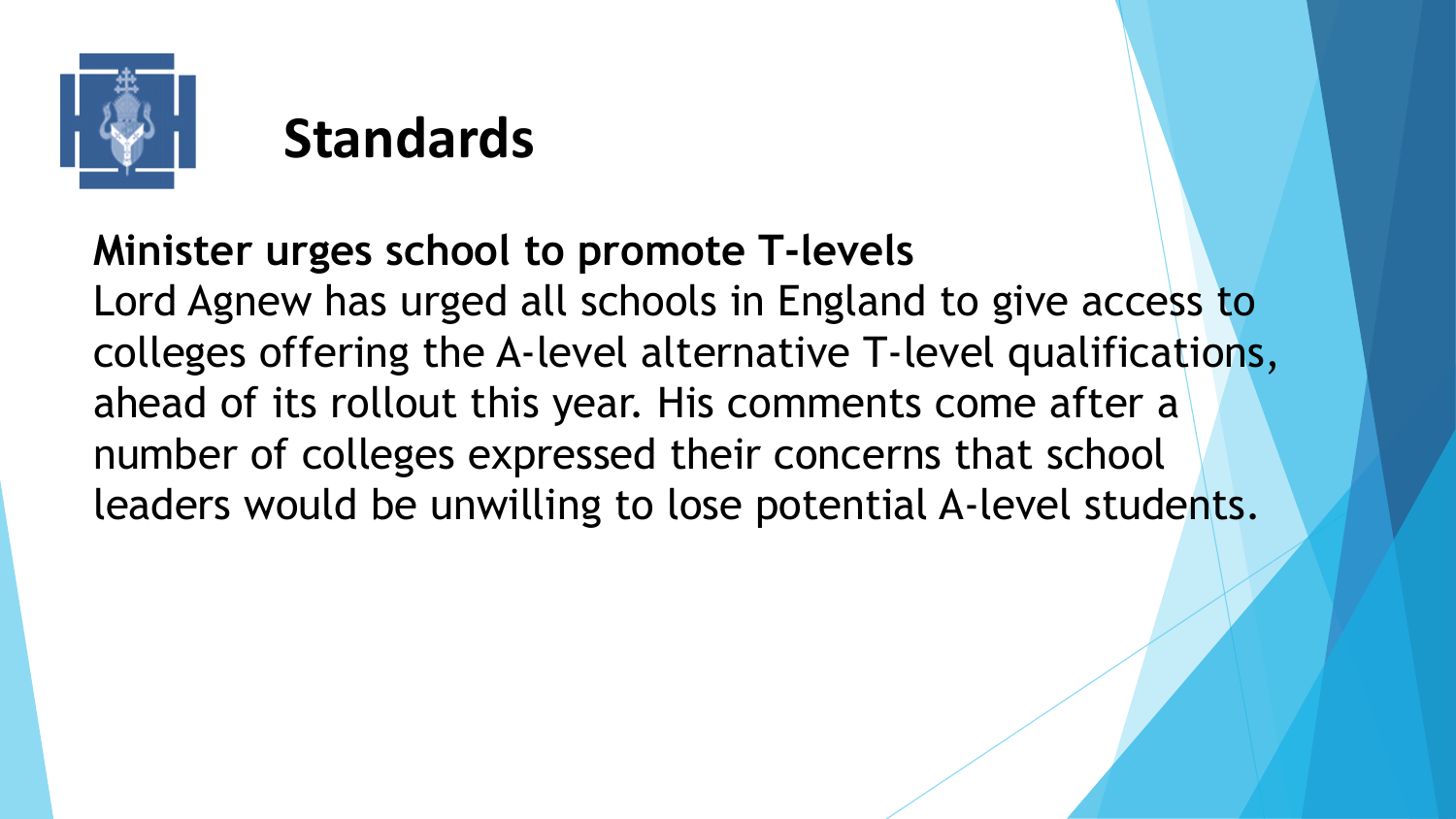

### **T Levels: What are they?**

- T Levels are new courses coming in September 2020, which will follow GCSEs and will be equivalent to 3 A Levels. These 2-year courses have been developed in collaboration with employers and businesses so that the content meets the needs of industry and prepares students for work.
- T Levels will offer students a mixture of classroom learning and 'on-the-job' experience during an industry placement of at least 315 hours (approximately 45 days). They will provide the knowledge and experience needed to open the door into skilled employment, further study or a higher apprenticeship. Students will be able to take a T Level in a number of different areas including: Accountancy, agriculture, land management, animal care, building services, engineering, catering, craft and design, cultural heritage and visitor attractions, design and development, surveying and planning, digital business services, education, financial, hair, beauty and aesthetics health, legal maintenance, installation and repair and science.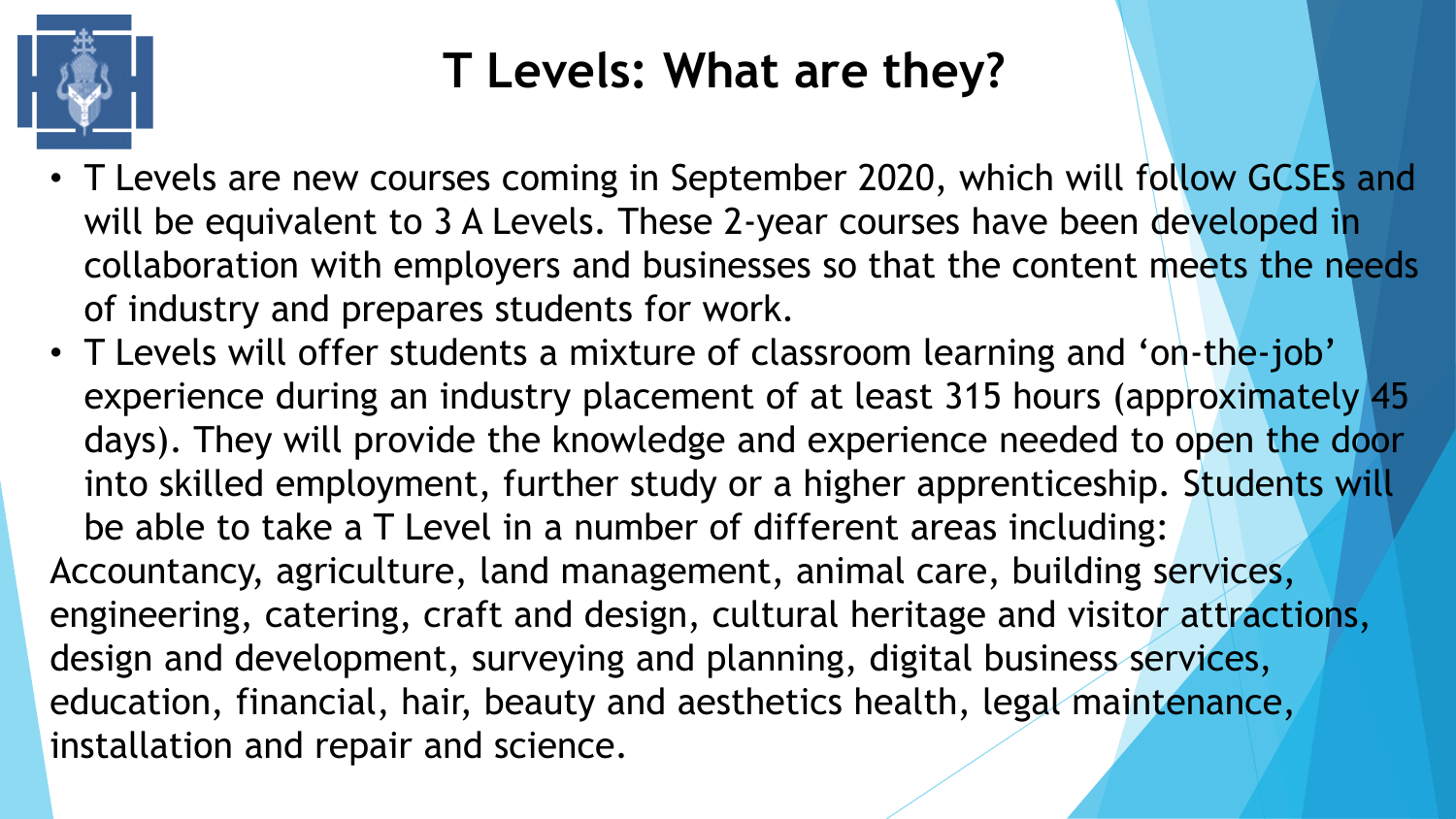## **DFE Updates Nick Gibb launches musical education scheme**

Education Minister Nick Gibb has announced the new National Plan for Music Education, aimed to "level up" opportunities and ensure that every pupil will have the chance to learn an instrument, sing in a choir or play in a band. The plan, to be published in the autumn, follows £85m in music and arts funding for schools.

- Music industry and education experts are being invited to suggest ways to improve the blueprint for music education to ensure that all children benefit. The government also wants to keep up with advances in technology over how music is created, recorded and produced.
- Recently, the government announced another £80 million to fund music education hubs, whereby organisations enable pupils to access to instruments and support whole classes to play together, in 2020-21. A non-statutory music curriculum is also being drawn up.

The consultation runs until March 13. The plan will be published in autumn.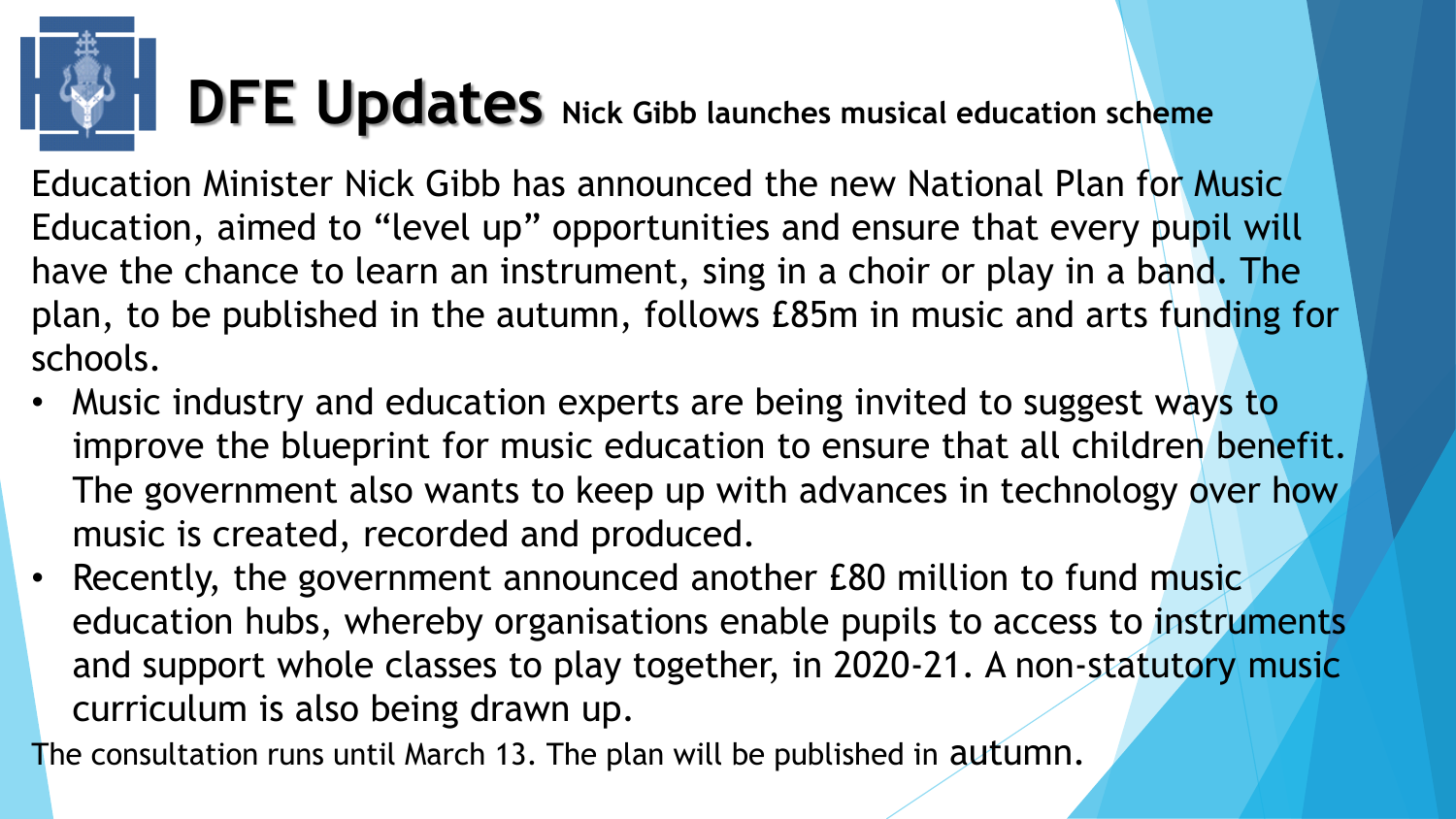## **DFE updates -The Engagement Model**

Following the Rochford Review, the government announced plans to introduce the engagement model.

This is a new form of assessment for pupils working below the standard of the national curriculum tests and not engaged in subject-specific study. It replaces P scales 1-4, and subject to consultation and final ministerial decision.

It will become statutory from the 2020/21 academic year.

The areas allow teachers to assess pupils' engagement in developing new skills, knowledge and concepts in the school's curriculum by demonstrating how pupils are achieving specific outcomes. They represent what is necessary for pupils to fully engage in their learning and reach their full potential.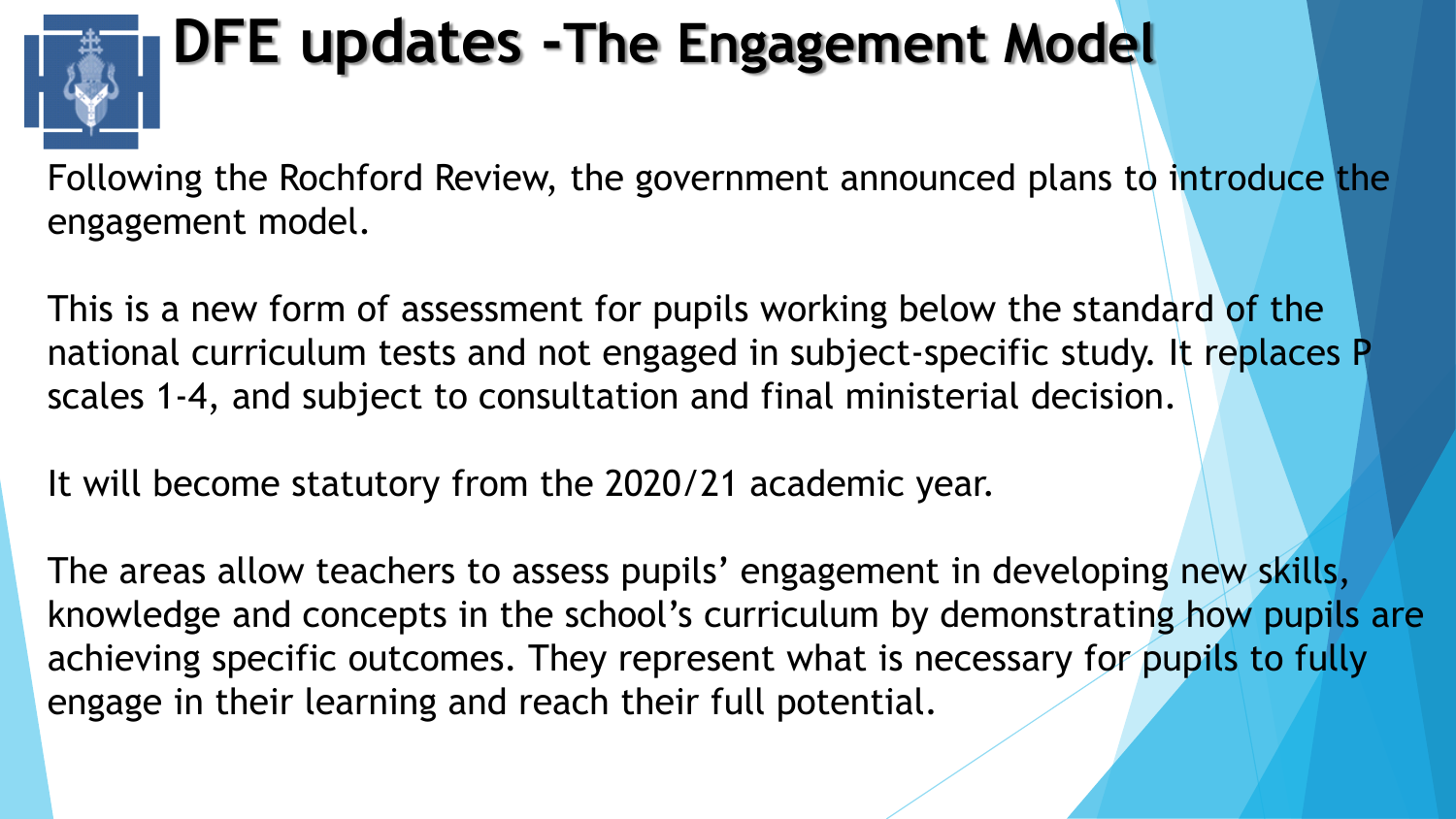

## **DFE Updates- The Engagement Model**

### **How will pupils be assessed?**

The engagement model has 5 areas of engagement: exploration, realisation, anticipation, persistence and initiation

**How should schools use the engagement model?** The engagement model does not replace existing planning and assessment systems and schools will have autonomy over how it will be implemented.

The model encourages schools to measure each pupils' progress independently, according to their individual profile of needs. It can also be used as a baseline tool to track and support ongoing progress.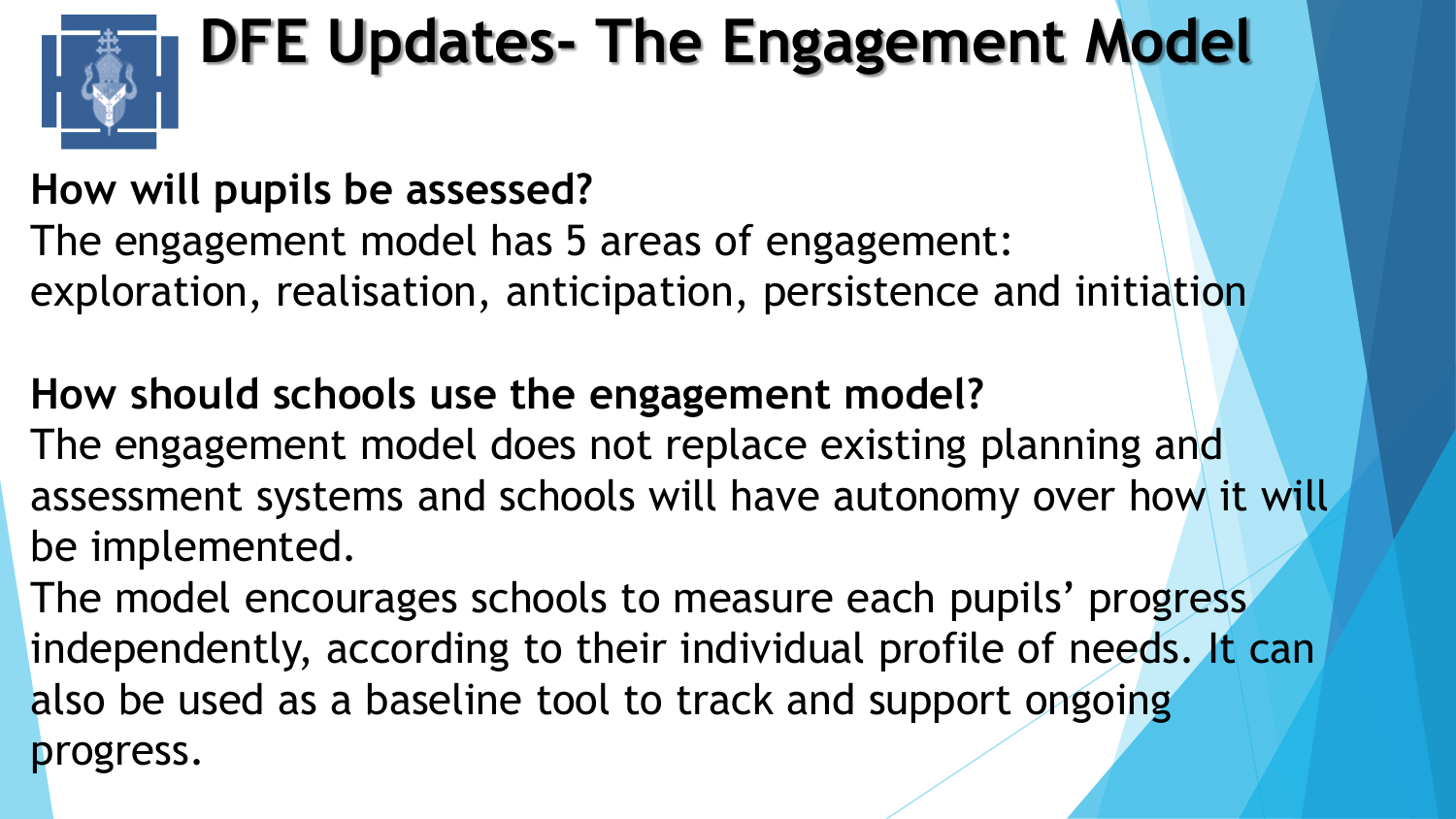## **DFE Updates – Multiplication Check**

- From the 2019/20 academic year onwards, all state-funded maintained schools and academies (including free schools) in England are required to administer the online MTC to year 4 pupils.
- Schools will have a 3-week check window, starting on Monday 8 June, to administer the MTC. Teachers will have the flexibility to administer the check to individual pupils, small groups or a whole class at the same time. Further information can be found in the 2020 key stage 2 assessment and reporting arrangements ahead of the check administration guidance being published in March.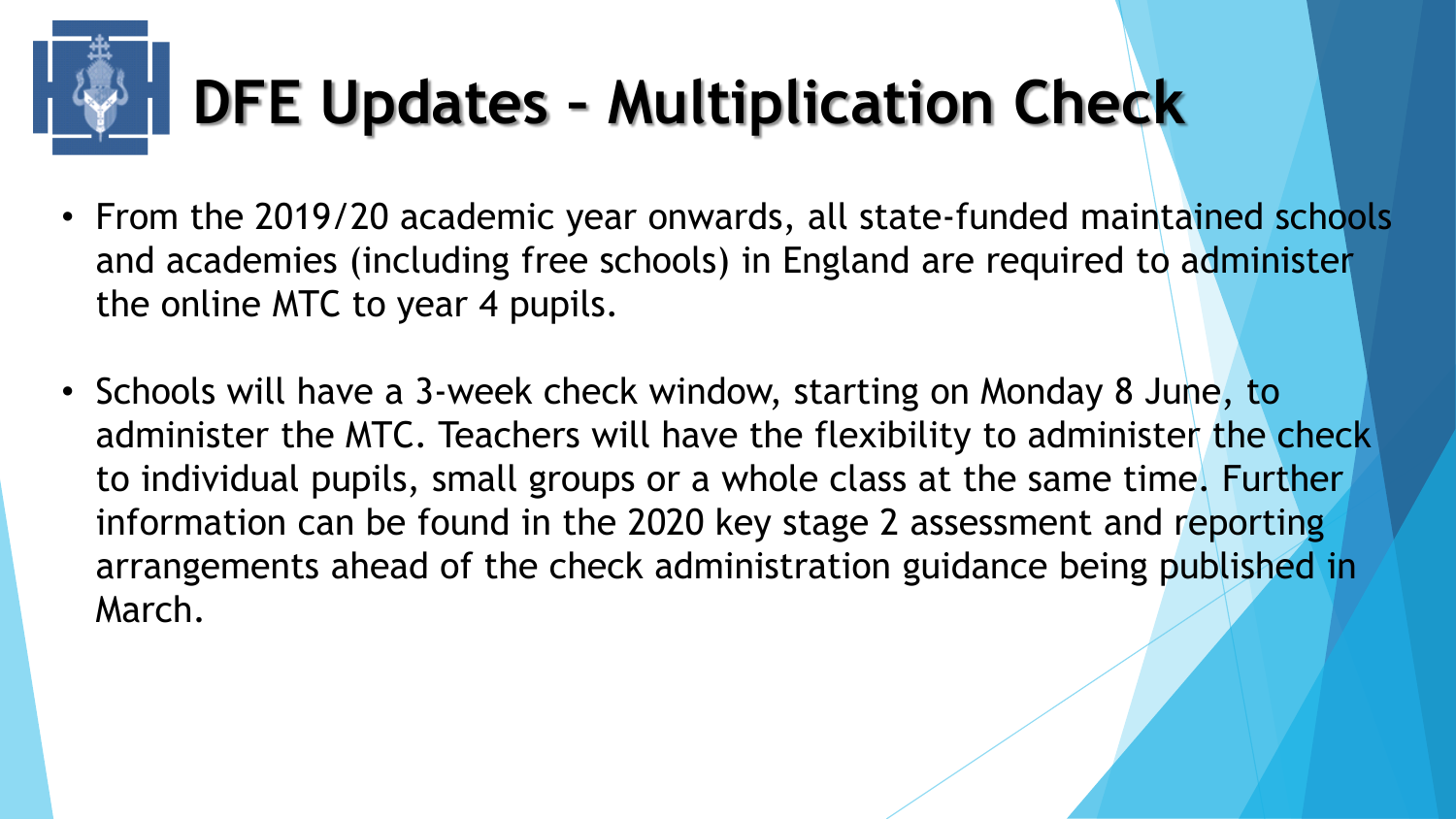## **DFE Updates – Multiplication Check**

### **Try it out area**

- Prior to the mandatory check window, which is open between Monday 8 to Friday 26 June, schools will be able to provide their pupils with access to a 'try it out area' to familiarise themselves with the system. This will be available from 23 March until 26 June. (Gov.UK)
- Schools and pupils can also use the 'try it out area' to apply any necessary accessibility features for pupils that may need them. Pupils should try these features out ahead of the check window to ensure they work for them.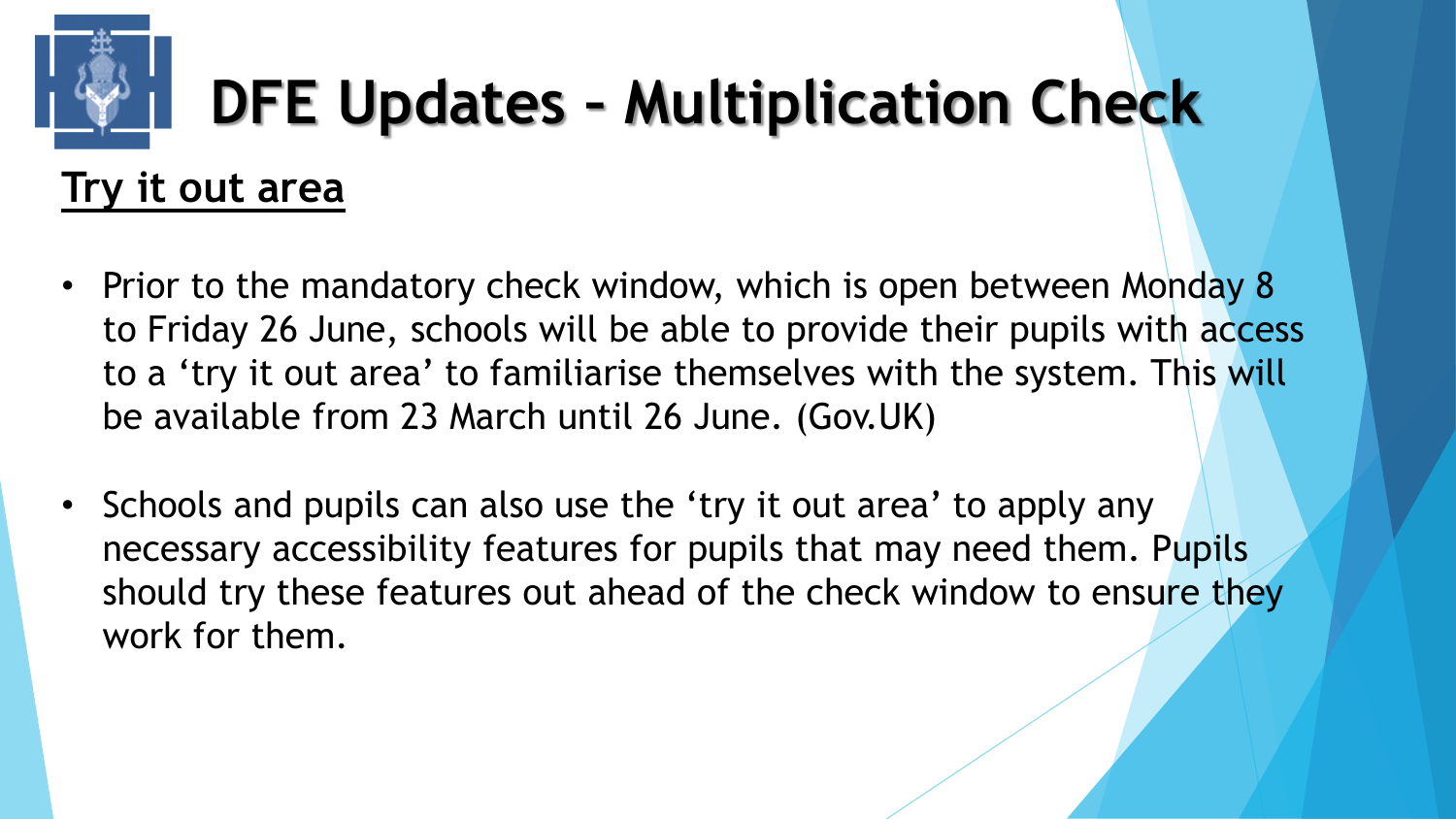

#### **Accessing the system**

Schools with eligible year 4 pupils can access the MTC system via DfE Sign-in. All year 4 pupils registered at state-funded maintained schools, special schools or academies (including free schools) in England are eligible to participate. Ministry of Defence schools located outside of the United Kingdom that have state-funded year 4 pupils on roll are also eligible.

#### **Use of data**

A **statistical publication of the 2020 MTC results** will be published by October 2020 at local authority and national level. Results will also be published to Analyse School Performance.

Schools will be able to view their results once all their pupils have completed the check or have been marked as 'not taking the check', and the MTC headteacher's declaration form (HDF) is completed.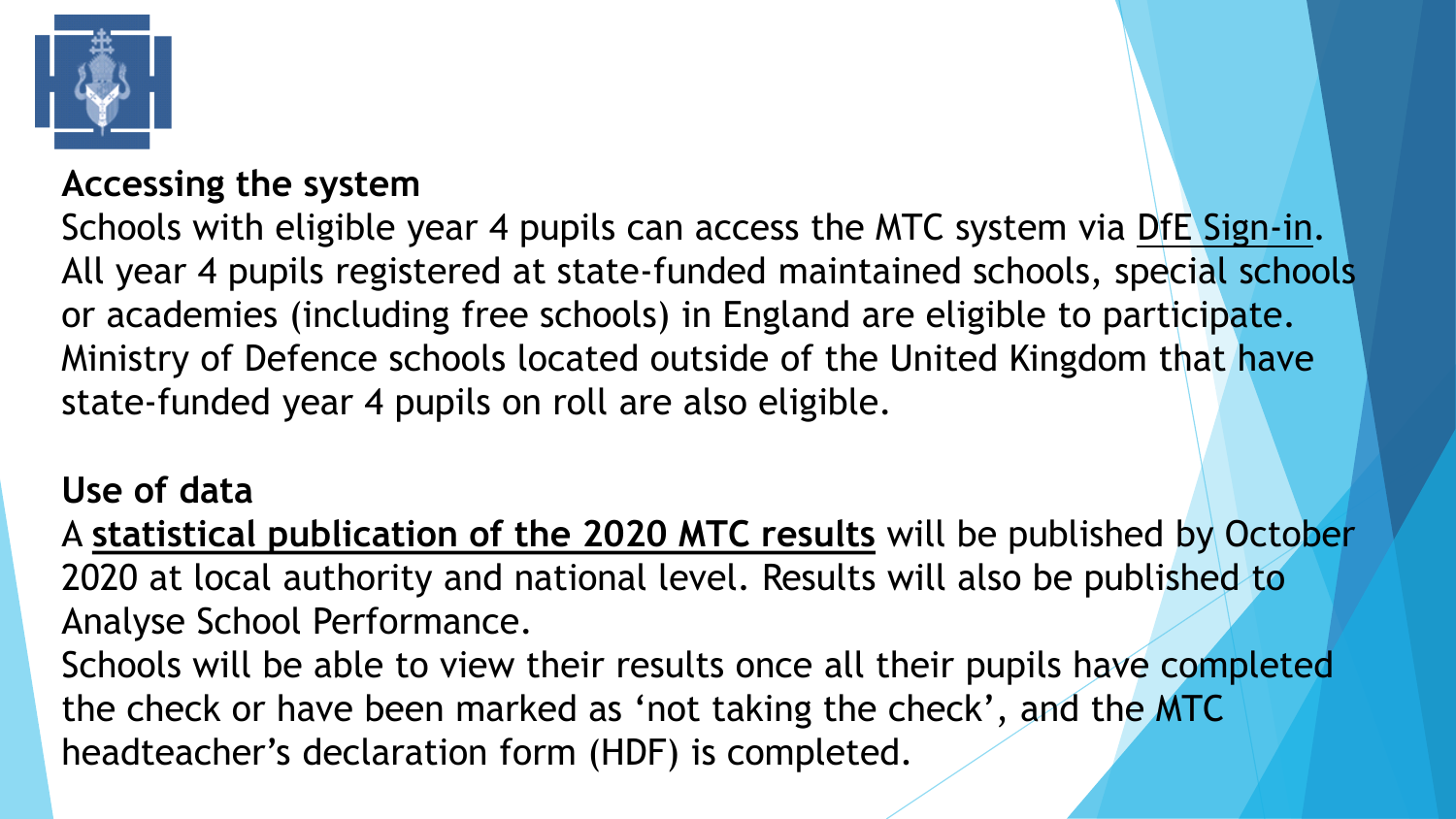## **DFE Updates – EYFS Profile Handbook**

- This statutory handbook supports EYFS practitioners in making accurate judgements about each child's attainment in 2020.
- The Early years foundation stage profile 2019 handbook has been replaced with the 2020 version.
- It should be used to help complete and moderate early years foundation stage profile judgements, so that outcomes are accurate and consistent across all early years settings.
- The guidance has also been aligned with the 2020 teacher assessment guidance for [key stage 1](https://www.gov.uk/government/publications/key-stage-1-teacher-assessment-guidance) and [key stage 2.](https://www.gov.uk/government/publications/key-stage-2-teacher-assessment-guidance)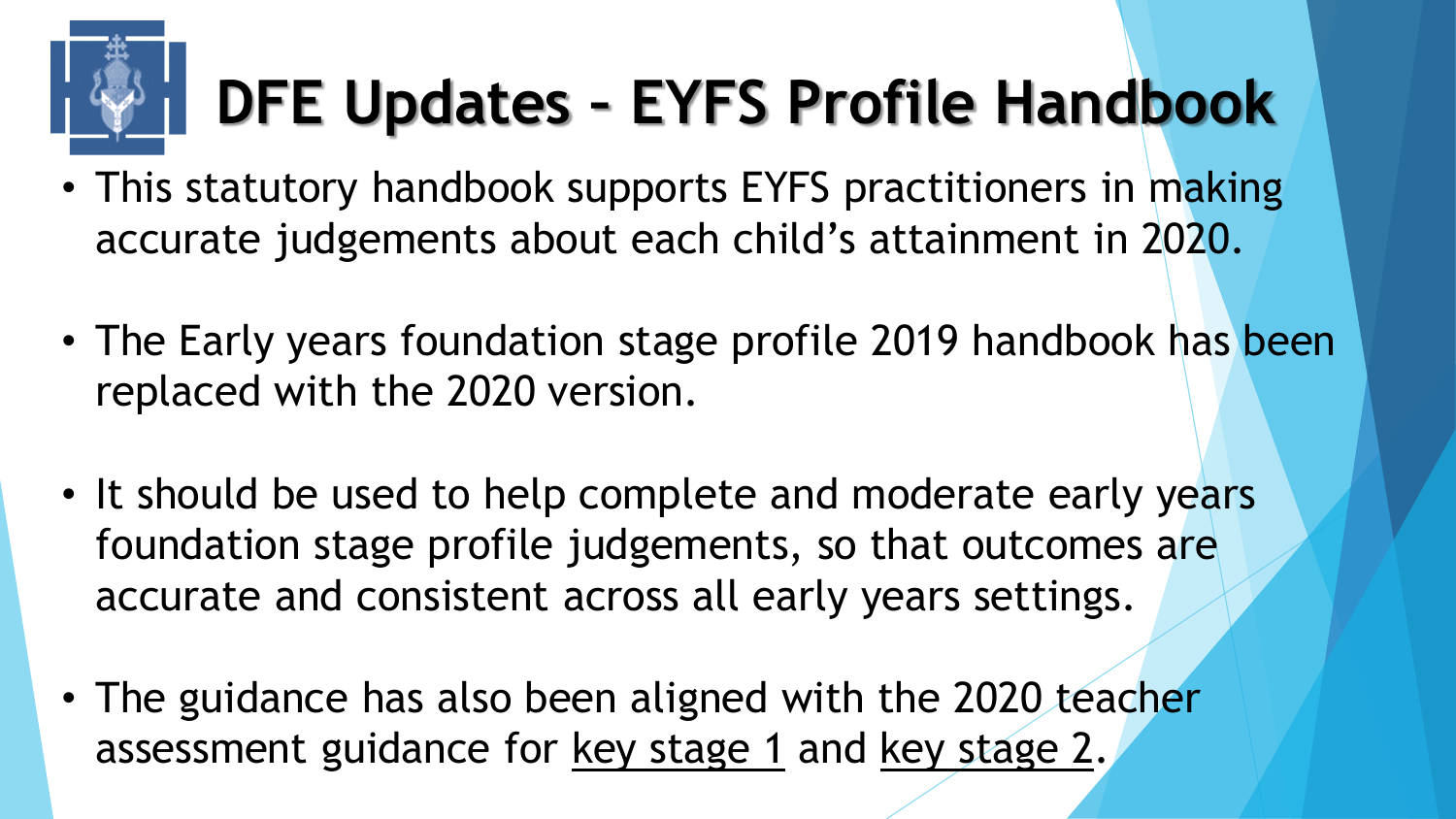# **DFE Updates 2020-2021**

The key stage 2 tests are timetabled from **Monday 10 May to Thursday 13 May 2021**.

 $\blacktriangleright$  In 2021, Eid is due to begin on the evening of Wednesday 12 May. We understand that, given the significance of Eid, Muslim pupils may be absent from school.

Schools may use timetable variations to reschedule the mathematics test for pupils who will be absent for Eid. If large numbers of pupils are absent, schools may decide it is appropriate to delay the test for the whole cohort. Schools should read the timetable variation guidance, which will be **updated in December 2020**, before applying. Schools are advised to discuss arrangements for the tests with their pupils' parents before the test period.

#### **Multiplication tables check**

Schools should administer the multiplication tables check within the 3-week period from Monday 7 June 2021.

#### **Science sampling tests**

There is no science sampling for the 2020/21 academic year

| Date                                               | <b>Activity</b>                        |
|----------------------------------------------------|----------------------------------------|
| <b>May 2021</b>                                    | Key stage 1 test<br>period             |
| Week<br>commencing<br><b>Monday 7 June</b><br>2021 | <b>Phonics screening</b><br>check week |
|                                                    |                                        |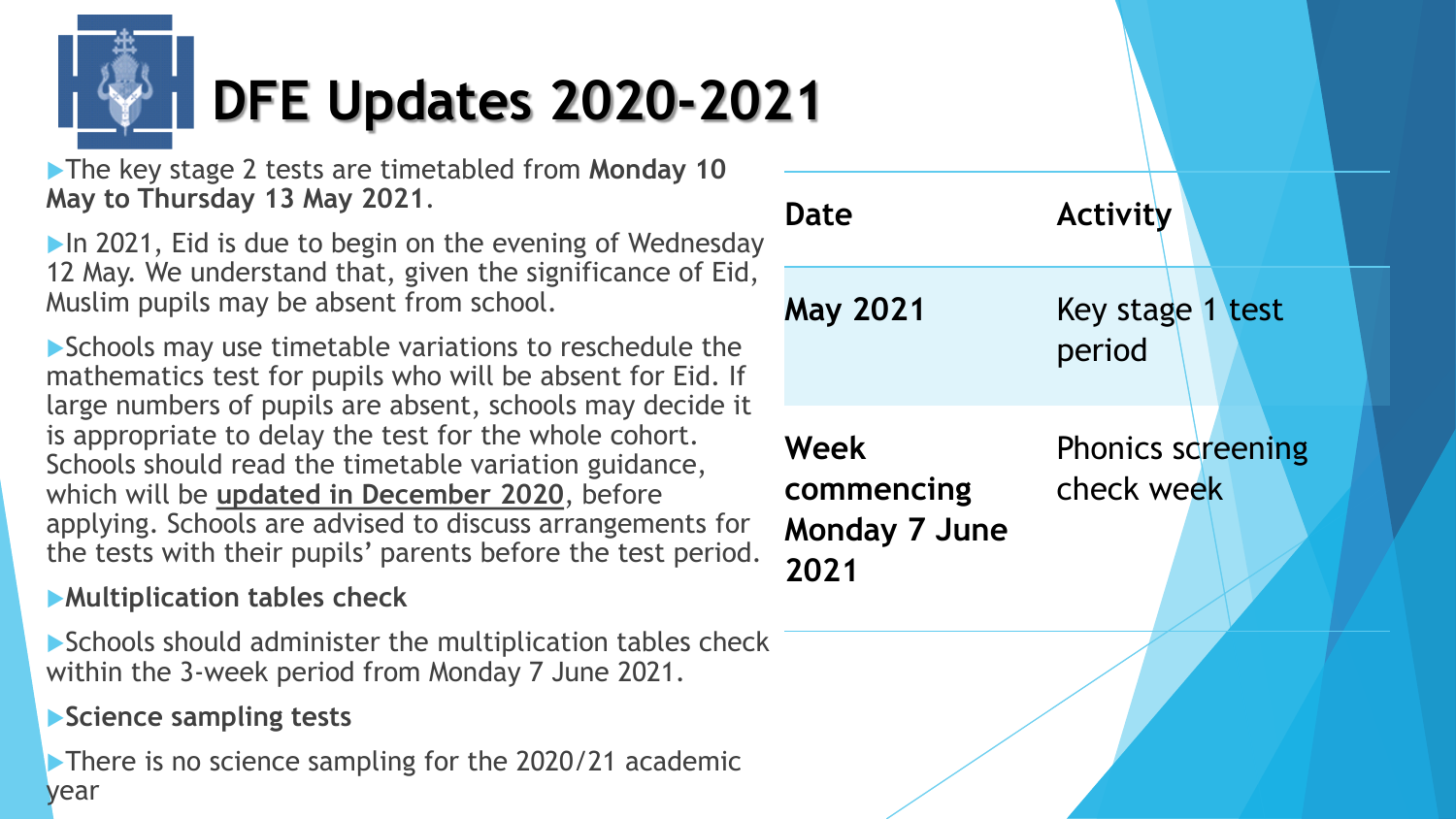

### **DFE Updates 2021-2022**

### **Key stage 2**

The key stage 2 tests are timetabled from Monday 9 May to Thursday 12 May 2022.

### **Multiplication tables check**

Schools must administer the multiplication tables check within the 3-week period from Monday 6 June 2022.

#### **Science sampling tests**

Schools selected for science sampling will need to administer the tests within the 2 week period from Monday 6 June 2022.

| Date                                                   | <b>Activity</b>                  |
|--------------------------------------------------------|----------------------------------|
| <b>May 2022</b>                                        | Key stage 1 test period          |
| <b>Week commencing</b><br><b>Monday 6 June</b><br>2022 | Phonics screening check<br>lweek |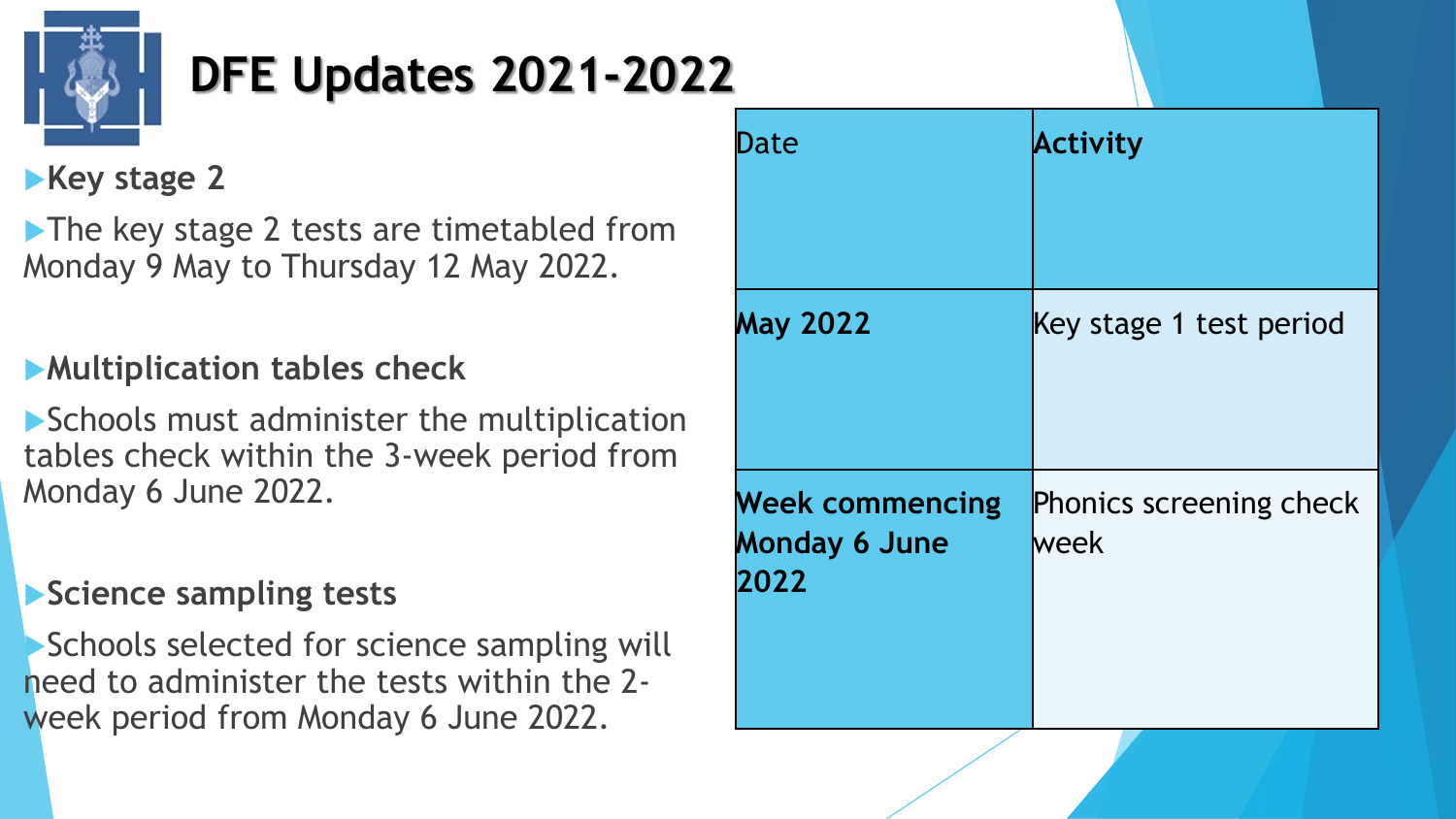

### Section 3

## Funding Issues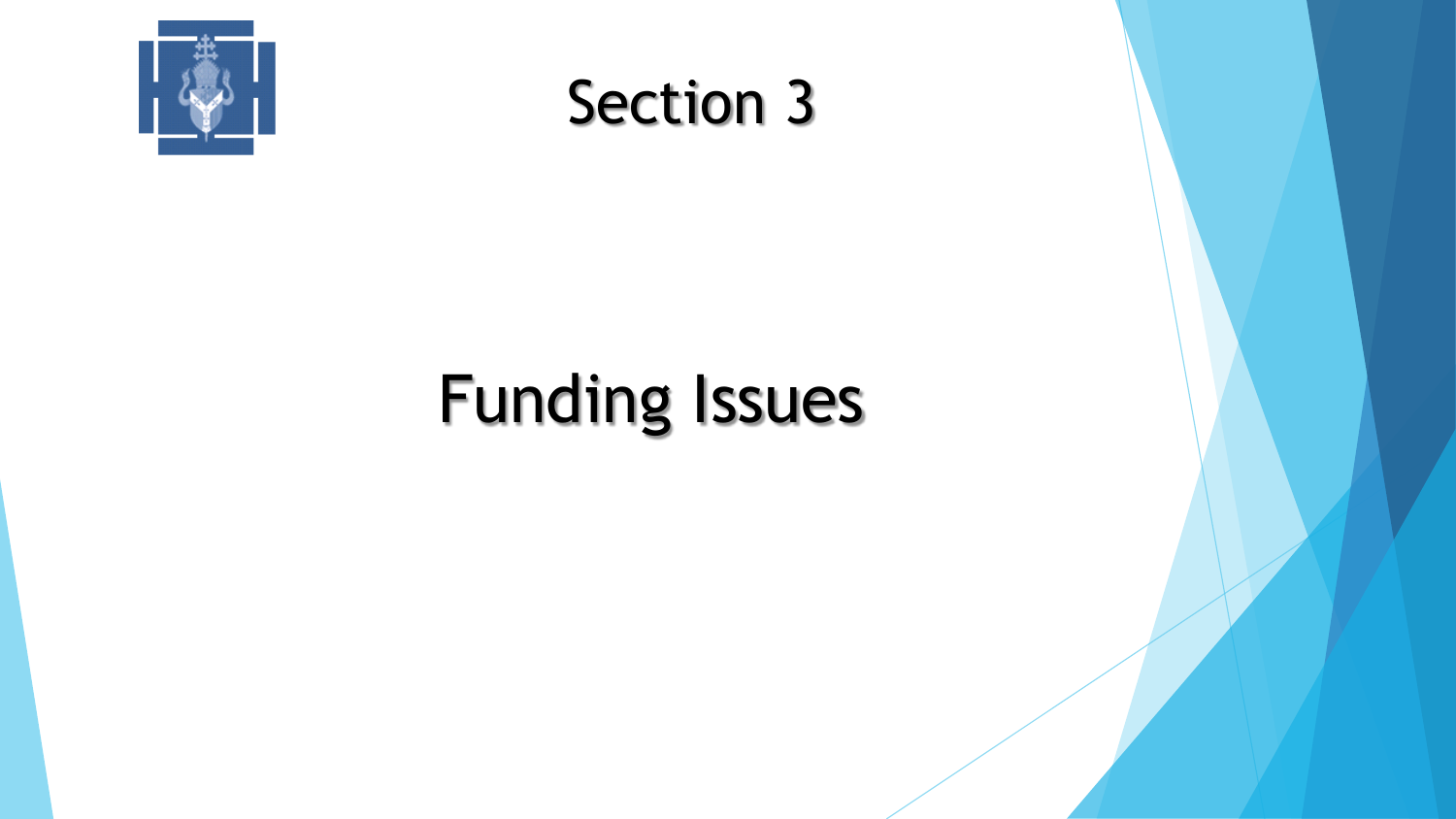

**Prime Minister boosts schools with £14 billion package**

- New funding delivers on pledge to level up per pupil funding across the country and includes £780 million for children with special educational needs.
- Schools across England are set for a giant cash boost as the Prime Minister announces he will invest over £14 billion in primary and secondary education between now and 2022/23.
- The funding package for 5-16 schools includes £2.6 billion for 2020/21, £4.8 billion for 21/22, and £7.1 billion for 22/23. This will bring the schools budget to £52.2bn in 22/23.
- This delivers on the Prime Minister's pledge when entering Downing Street to increase school funding by £4.6bn above inflation, levelling up education funding and giving all young people the same opportunities to succeed – regardless of where they grow up or go to school.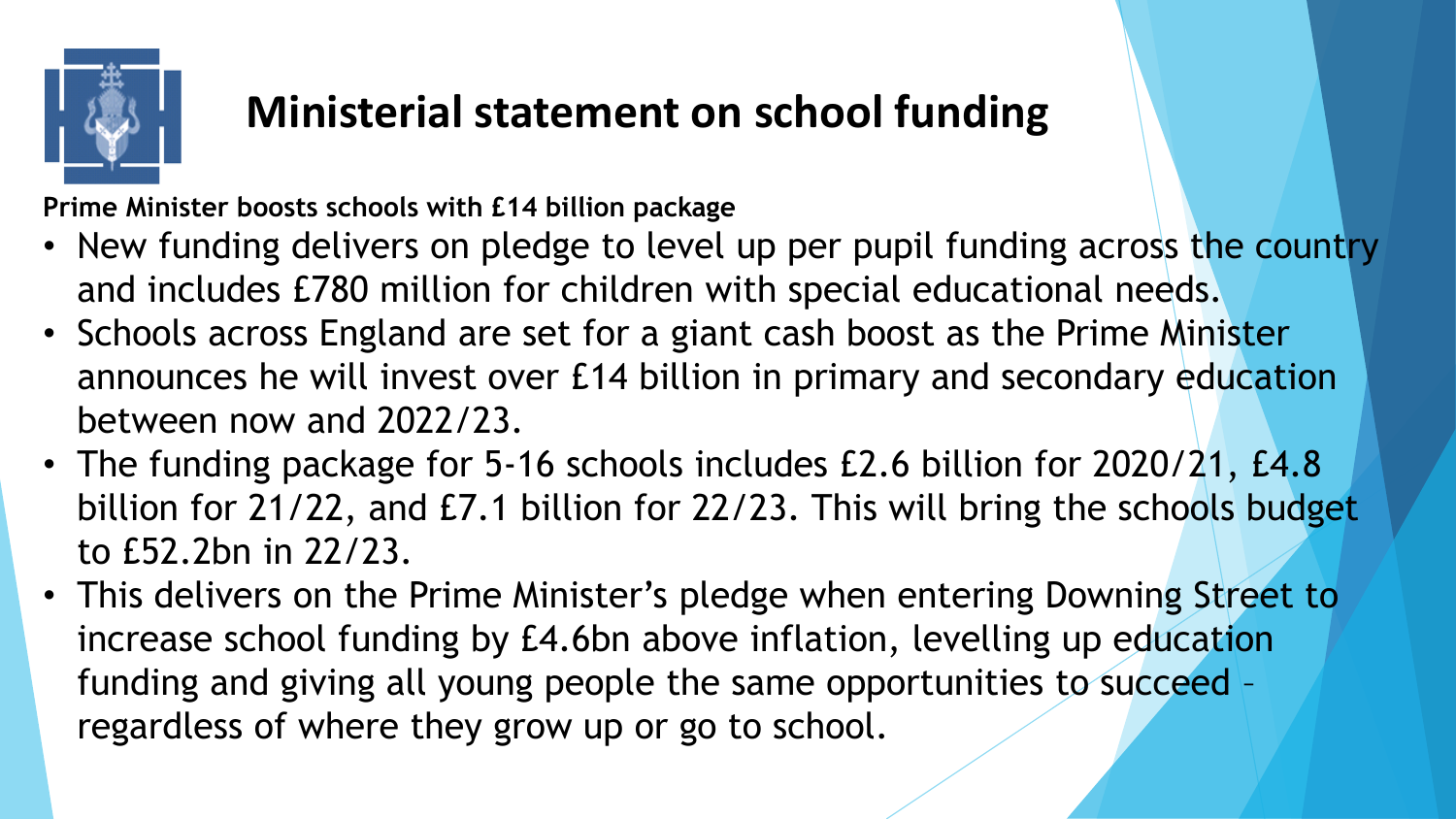

• As part of this, every secondary school will receive a minimum of £5,000 per pupil next year, with every primary school getting a minimum of £4,000 from 2021/22.

• The deal includes £780 million extra for children with Special Educational Needs and Disabilities (SEND) in 2020/21, so every pupil can access the education that is right for them, and none are held back from reaching their potential. The additional funding comes ahead of next week's Spending Round, and gives schools the certainty they need to plan their budgets.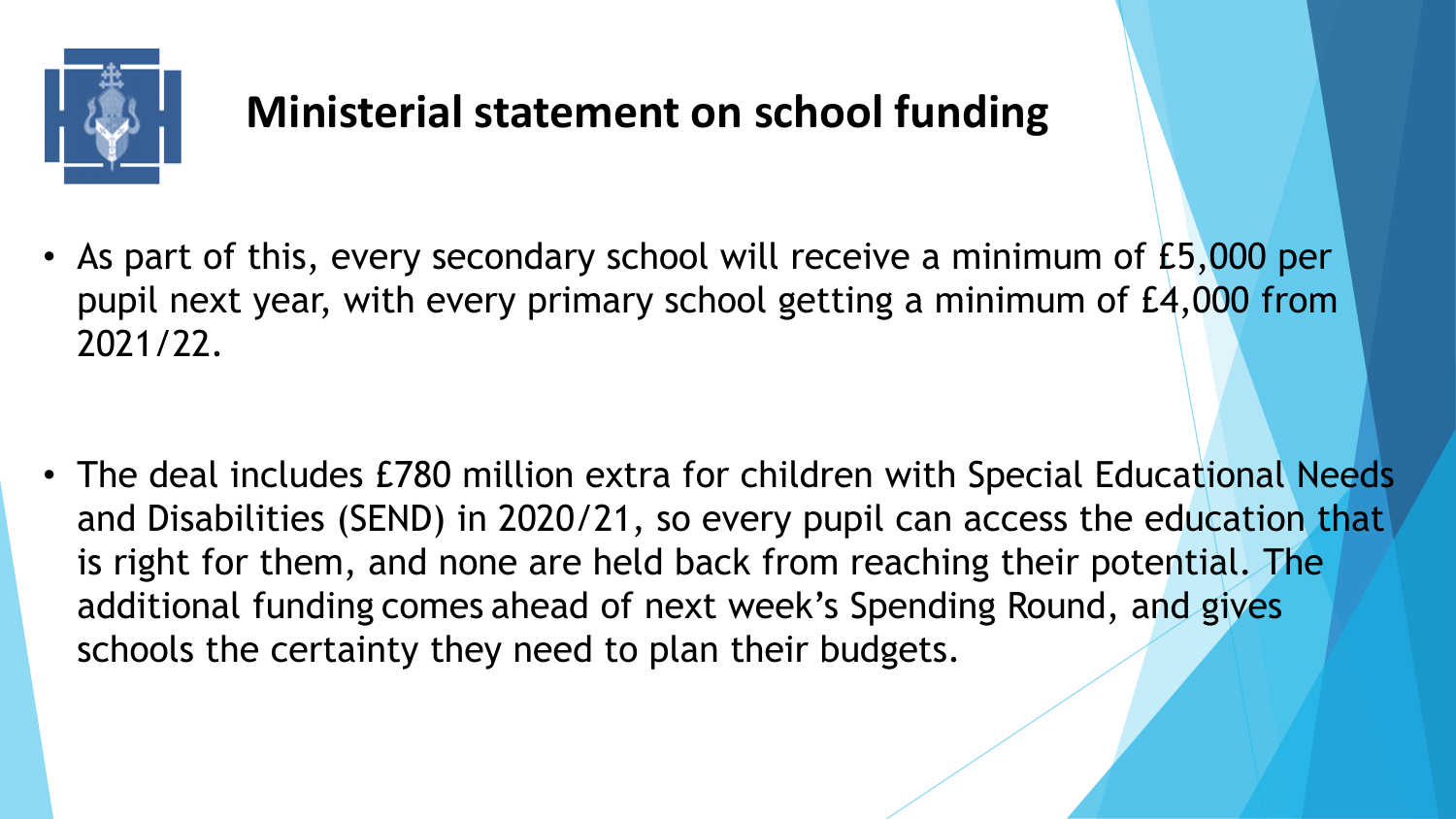

### It will:

- ensure that per-pupil funding for all schools can rise at least in line with inflation
- progress the implementation of our National Funding Formula, delivering promised gains in full for areas which have been historically under-funded
- Today's funding boost comes on top of a near £1.5 billion each year to continue to fund additional pension costs for teachers.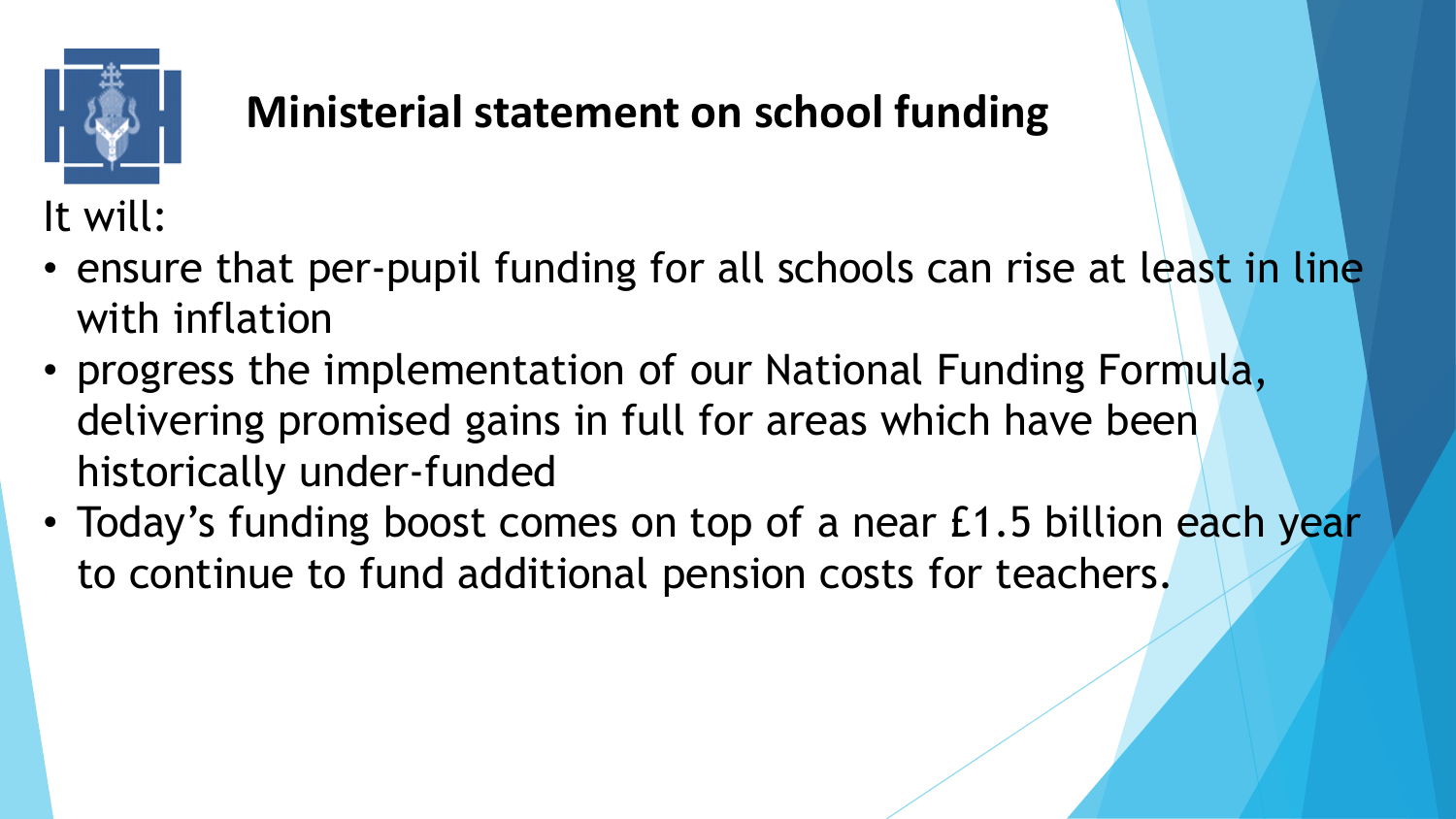

- In addition to this package, schools will receive £4.4billion over three years to cover rising pension costs and ensure they can focus their resources on the front line.
- Schools will also continue to benefit from government support to ensure they can make the most of every pound of their budgets, following the launch of the Department for Education's School Resource Management Strategy last year.
- **This ranges from a free-to-use vacancy service to recruit teachers, to expert advisers who provide tailored support to individual schools that need it. (through DfE sign-in)**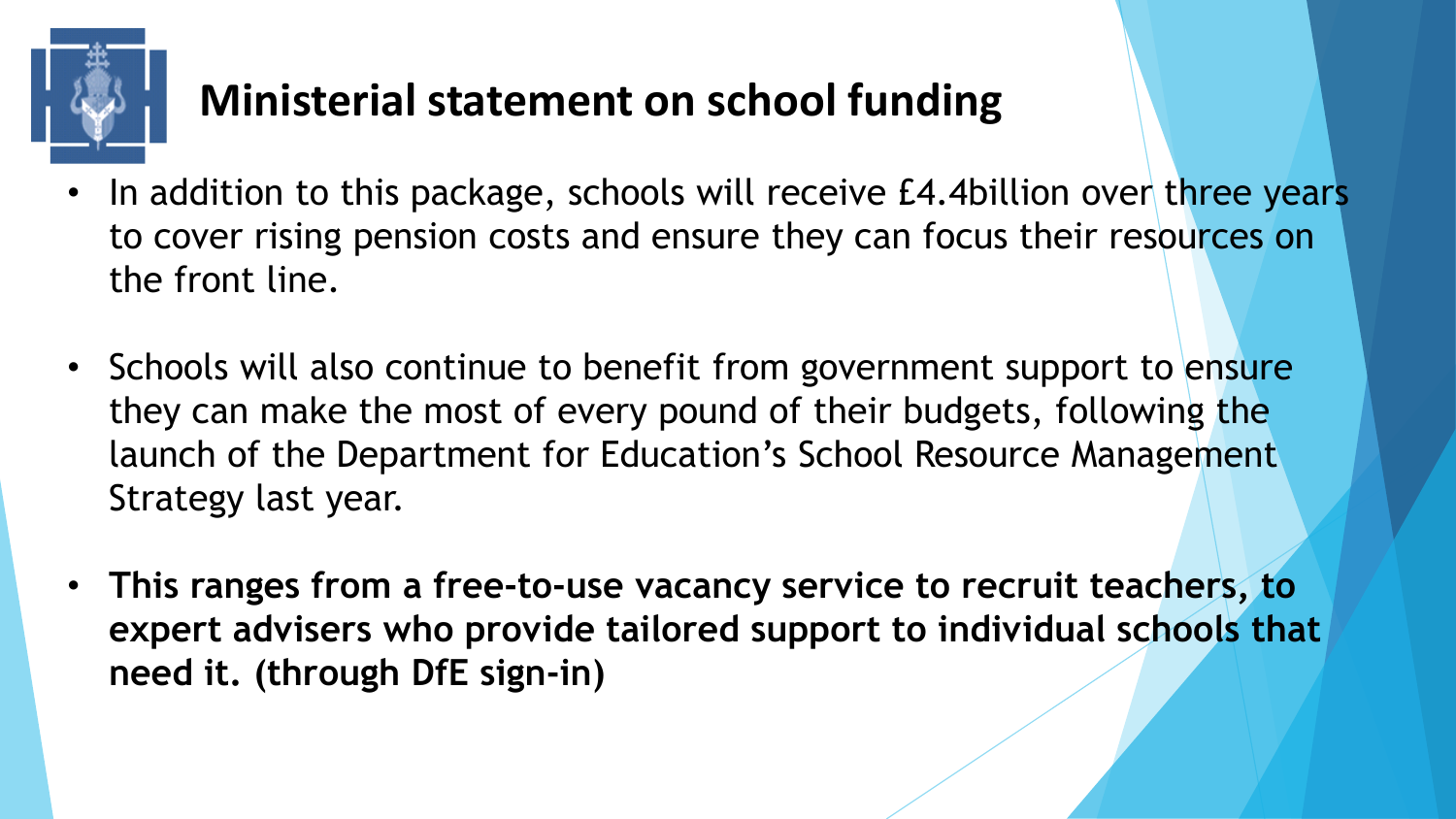

### **Recent Funding Announcements**

### **£5k for all secondary school children**

- **A**ll secondary schools will from next year be given at least £5,000 per pupil, with local authorities legally required to ensure every school receives this amount, as well as £3,750 for every primary school pupil.
- It follows a pledge from Boris Johnson that schools will get an extra £14bn over three years.
- Paul Whiteman, general secretary of NAHT, said: "We are pleased to see the government making good on one of its election promises. This is a significant amount of money but against the backdrop of years and years of cuts, at best this just restores funding levels to where they were before austerity kicked in. In other words, an unprecedented 13-year funding freeze."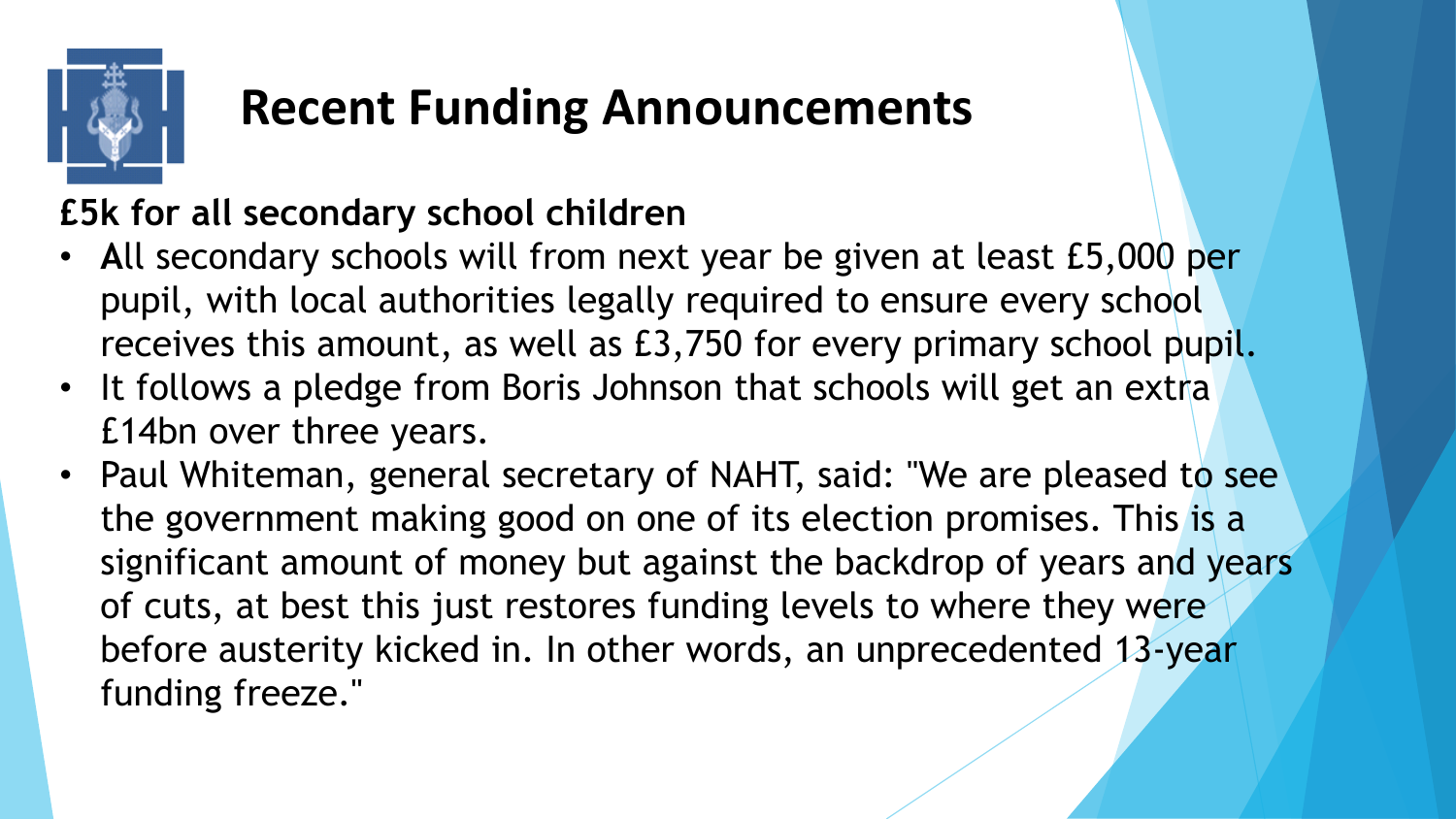

### **"Making the cut: how schools respond when they are under financial pressure"**

- An Ofsted report has determined that there is "no evidence of falling attainment" as a result of funding cuts.
- Ofsted found that there has been no decline in Year Six SATs scores or GCSEs, and that Pisa test scores for English 15-year-olds showed that they had "not changed significantly" in reading and science. Additionally, Pisa scores for mathematics have "significantly increased" since 2015.
- The report found that 91% of secondary school head teachers said that financial pressures have led to increased class sized, leading to quieter pupils becoming "lost" in larger lessons. The survey also found that 48% of secondary schools predict that they will be in debt by the end of the current budget year.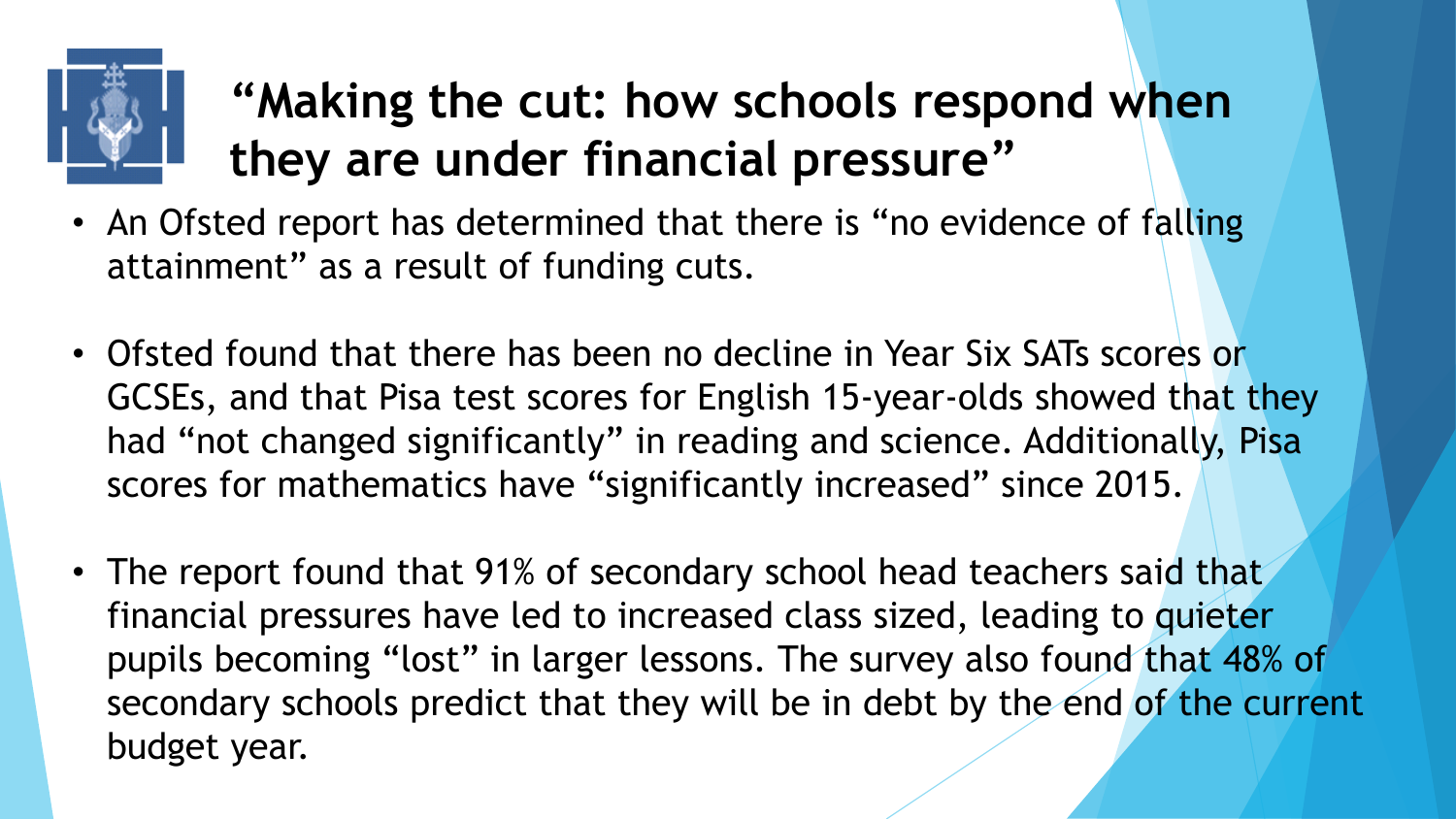

## Section 4 –

**Standards**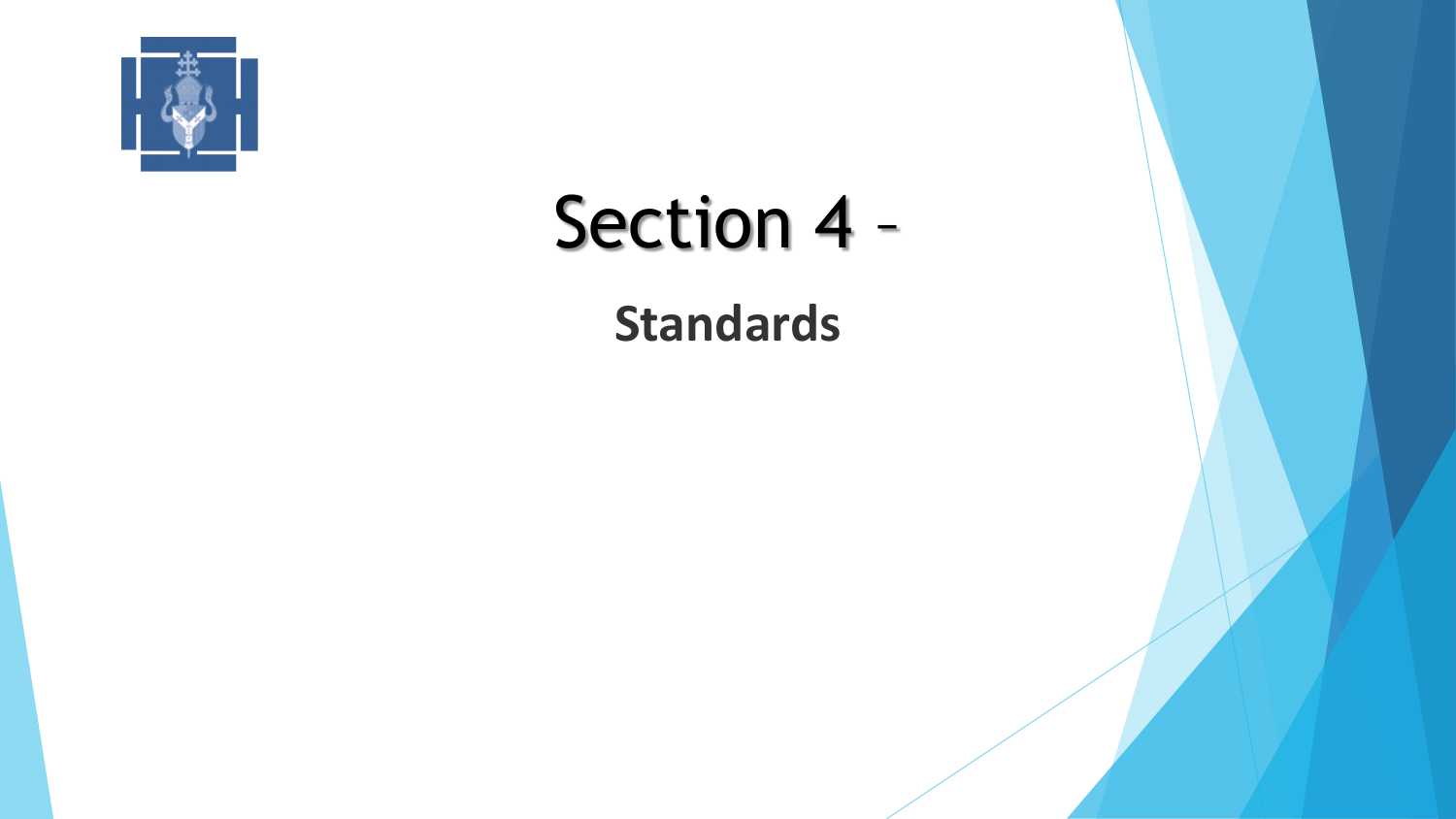

### **Free RSE Training for Schools**

The Catholic Education Service, in partnership with Ten Ten Resources and the Department for Education, is providing training for teachers in Catholic primary and secondary schools on the new statutory RSHE (Relationship, Sex and Health Education) curriculum. The training is FREE. The training will cover 6 modules: RSHE Statutory Guidance The Role of Parents RSHE Policy and Guidance Teaching RSHE in a Catholic Context Breaking down the CES Model Curriculum Resources and External Visitors There are two ways to receive the training, either online or by attending a one day course at one of the four regional hubs. The online training can be used by SLT members, governors and class teachers, and will be available in the Summer Term 2020 For More information visit the CES website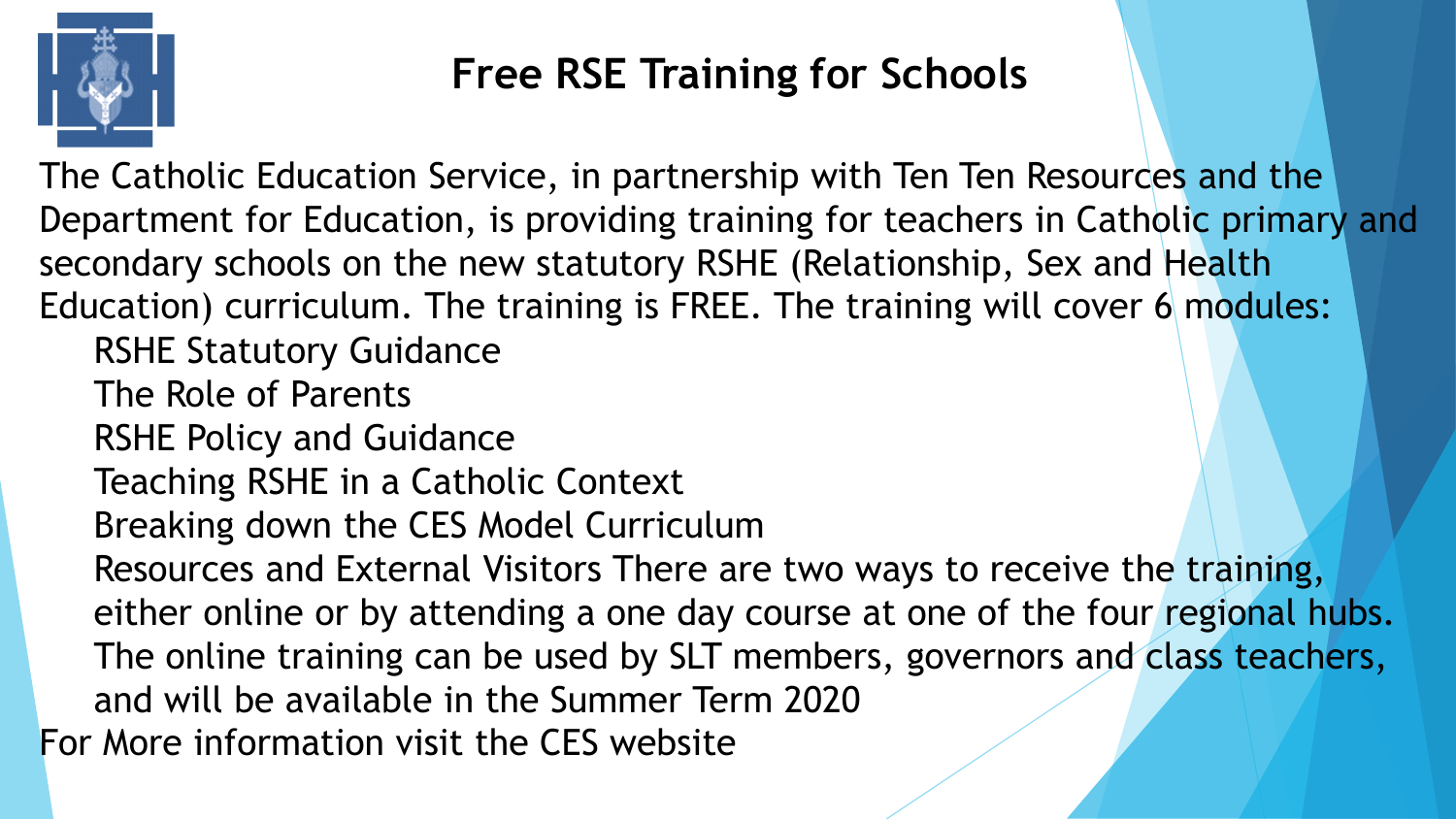### **Summer born pupils struggle with basic literacy**

- Figures from the Department for Education reveal that over a third of summer-born children are struggling with key skills including communication, maths and literacy at age five.
- Research suggests that pupils born in the summer months are less likely to be considered to have a "good level of development" in core areas than those born in the autumn, at the start of the academic year.
- The data shows that in 2019, 62% of children in England born between May and August had a "good level of development" based on teacher assessment at the end of the first year of school, meaning 38% did not reach this level. (72% GLD nat average)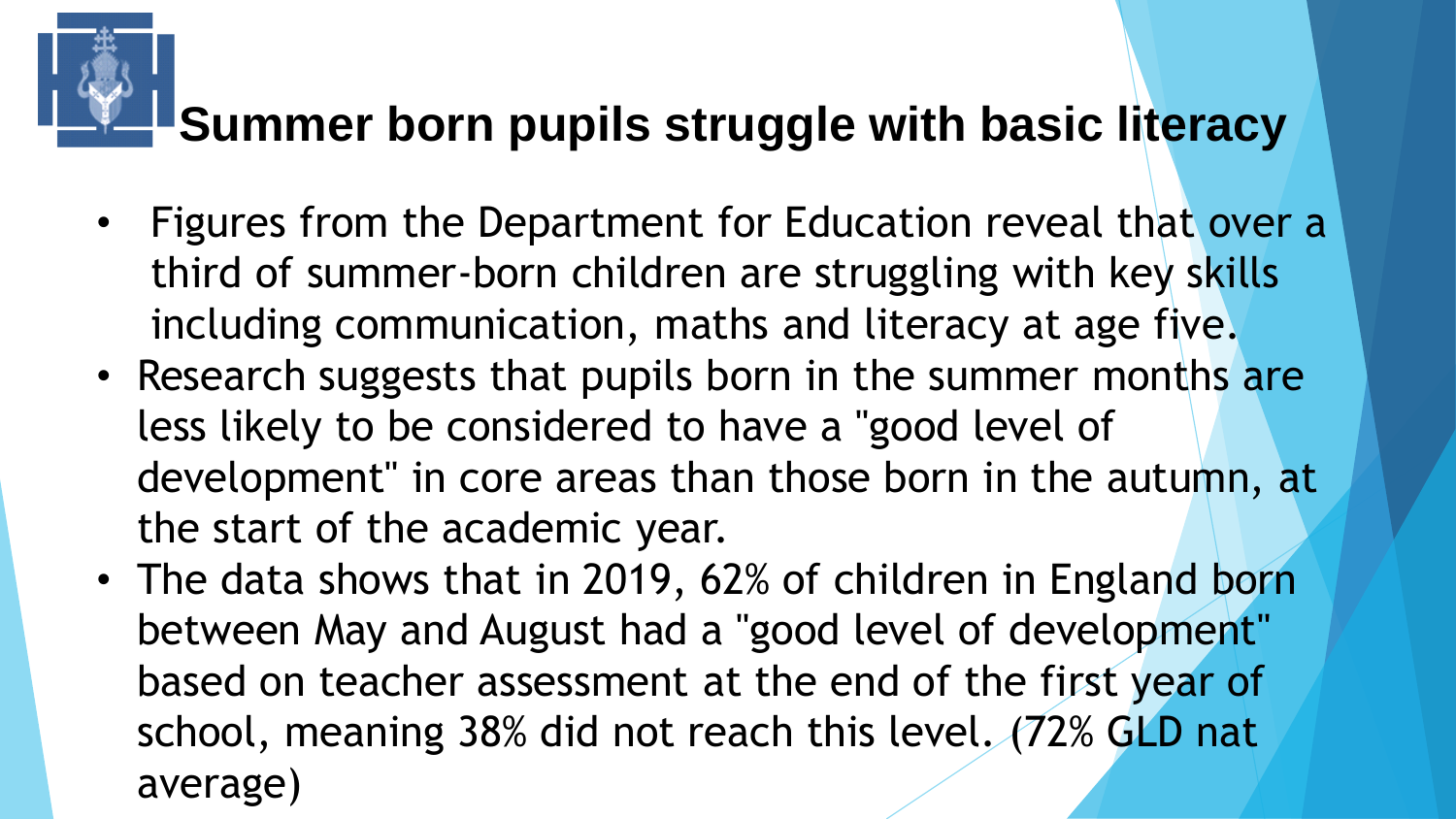### **EBACC take-up shows gap between advantaged and disadvantaged pupils**

- Data from the Department for Education (DfE) shows a wide divide in the number of disadvantaged and advantaged teens being entered for the English Baccalaureate (EBACC), with only 27.5% of disadvantaged teenagers being entered for the award last year, compared to 44.5% of all other students.
- Analysis also shows that 40% of pupils across England were entered for the qualification in 2019. While this is up 1.6% on 2018, it is far below the Government's target of 75% of pupils studying the EBACC by 2022 and 90% by 2025.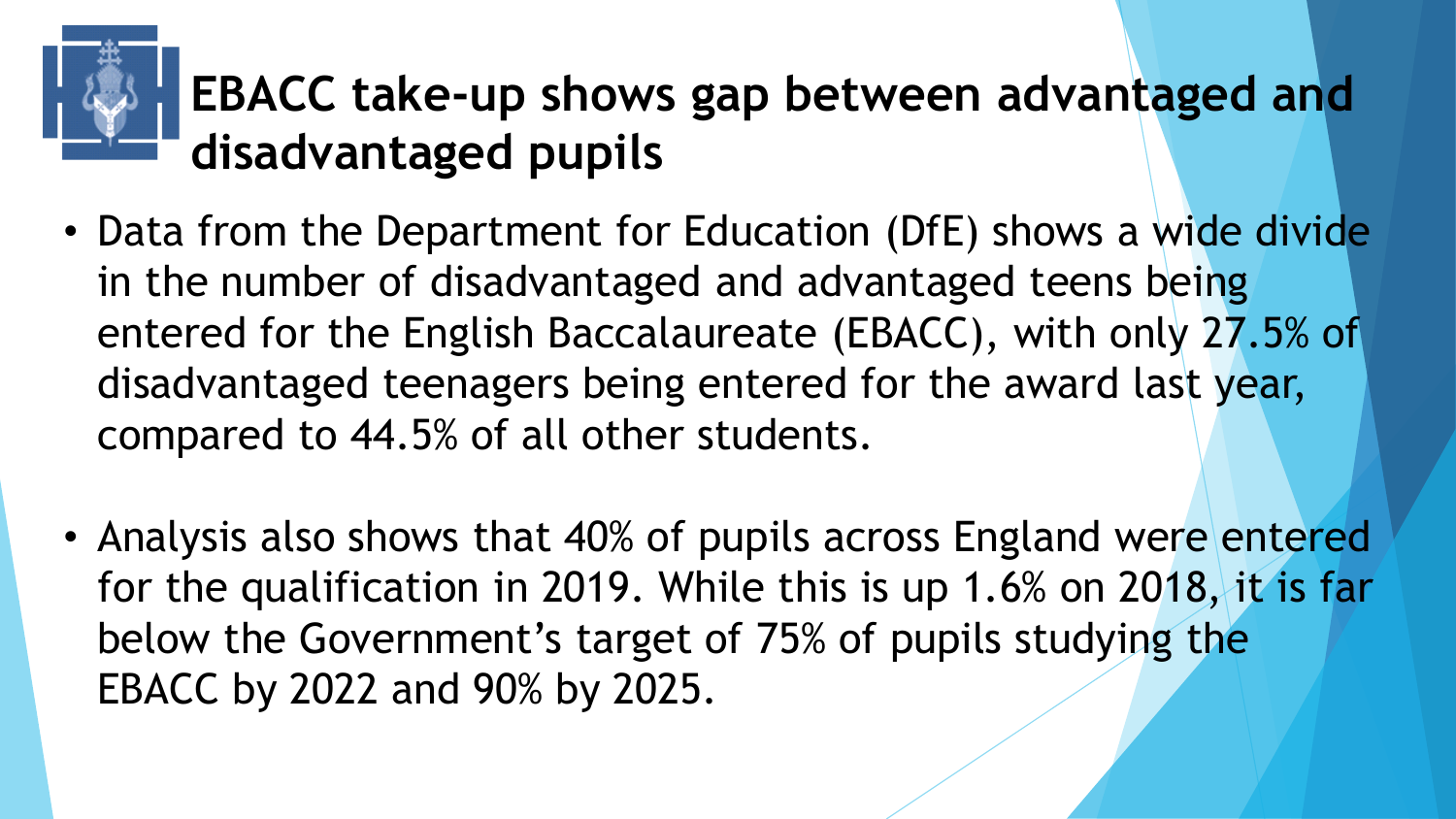### **What works at Key Stage 4, two or three years of study?**

The Education Endowment Foundation is to launch a study investigating whether teaching GCSEs over three years is more effective than teaching them over two. Increasing numbers of schools are starting to teach GCSEs over three years, despite concern that it narrows the curriculum too early, forcing children to give up subjects such as history and music.

However, Academy chains, including the highly regarded Harris Federation, claim that disadvantaged children benefit from a longer approach to GCSE exams because they often lack the support at home to bolster their learning in the classroom.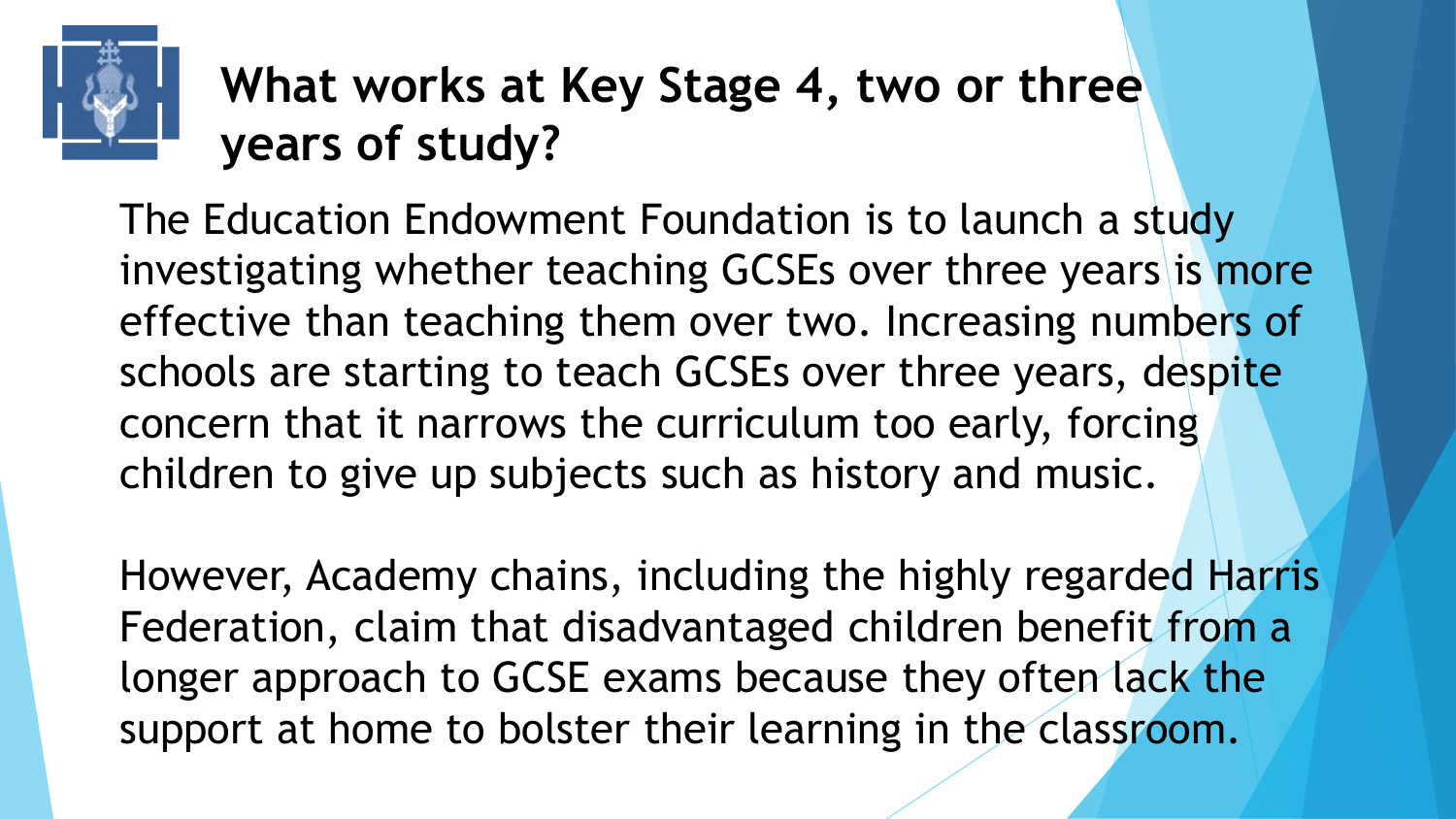

### **What works at Key Stage 4, two or three years of study?**

Simon Rutt, project director of the study, said: "The length of key stage 4 in secondary schools is a topical issue in education. However, there is limited evidence about the relative impact on pupil attainment.

NFER propose to send a short survey to all secondary schools, in March 2020, to identify which schools adopt which approach, with the aim of identifying a sample of at least 300 schools for further research.

We would actively encourage as many secondary schools as possible to participate in this important project by completing the survey sent to schools.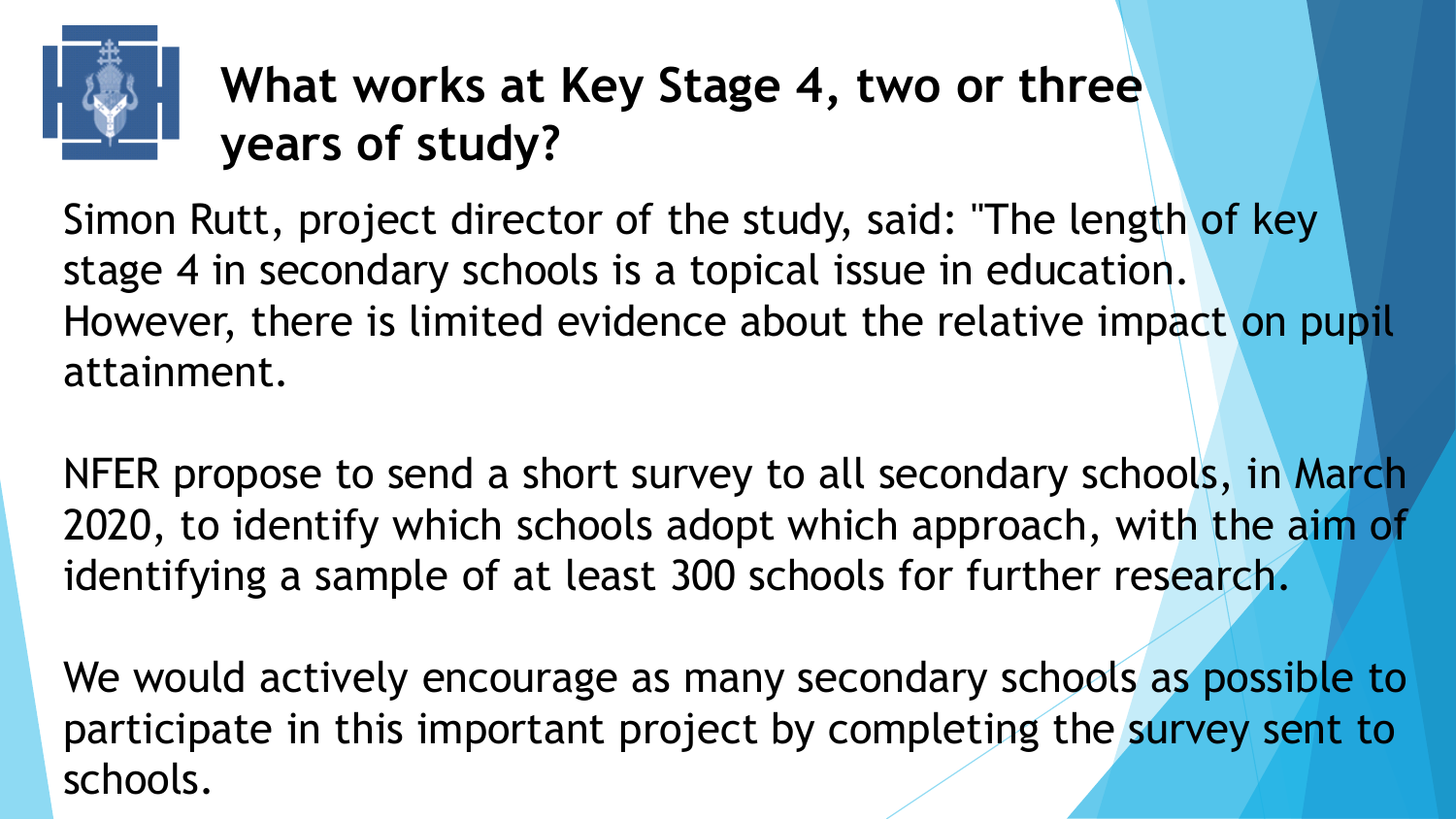

### **Native English speakers overtaken in GCSEs**

- Students who speak English as a second language have outperformed native English speakers in GCSE maths and English, according to the latest figures from the DfE.
- Last year, 43.2% of native English speakers achieved grades 9-5 in the subjects, compared to 43.8% of pupils who speak English as an additional language.
- The data also shows that white pupils are the least likely to enter for the EBACC qualification, with only 38.5% of white students entering for the award.
- Meanwhile, 61.6% of Chinese students obtain the EBACC award, which represents the highest proportion of all ethnic groups, with 50.6% of Asian students, 46.5% of black students and 44.3% of mixed race students obtaining the award.,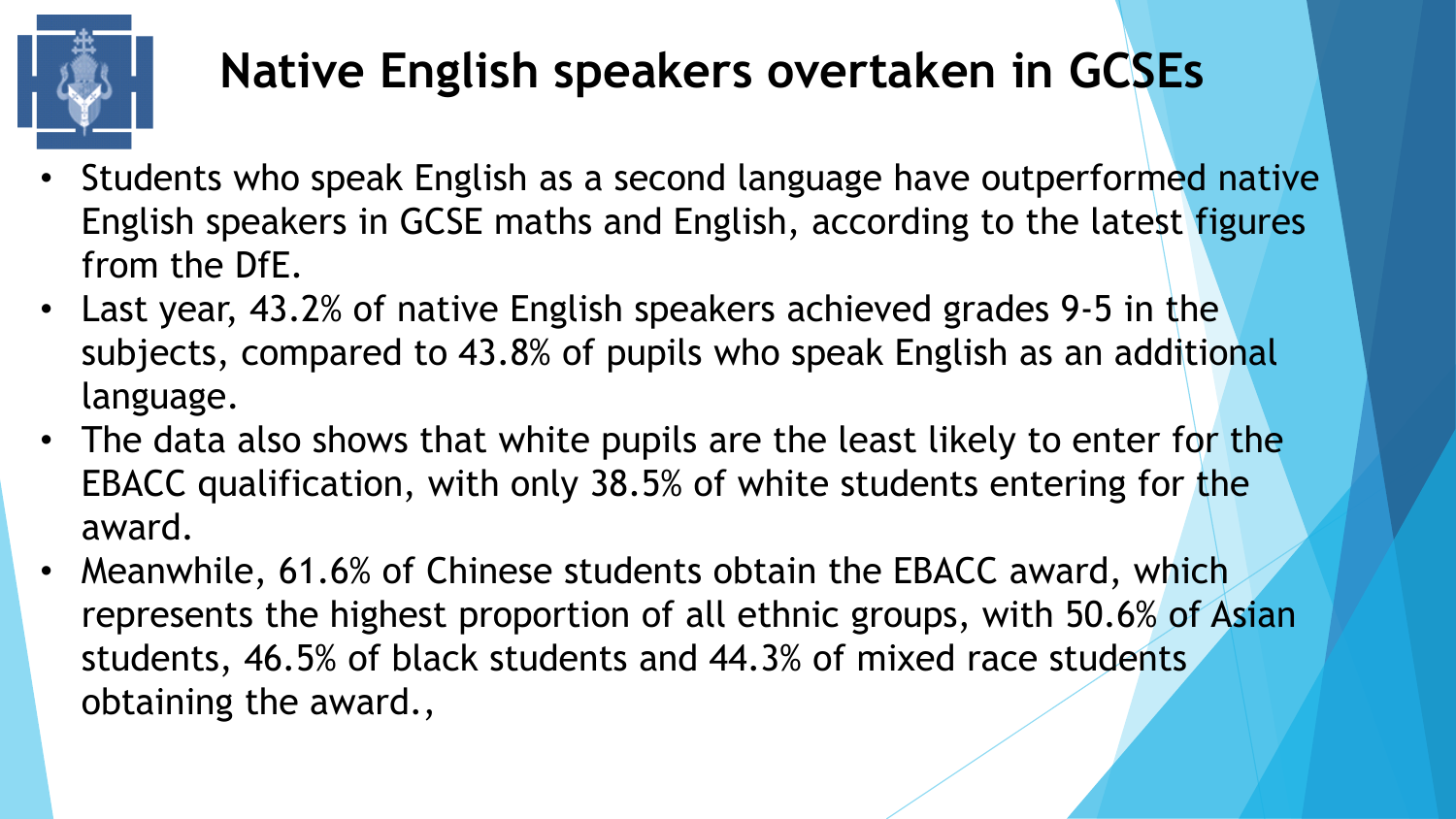

## Section 5 – Education in the News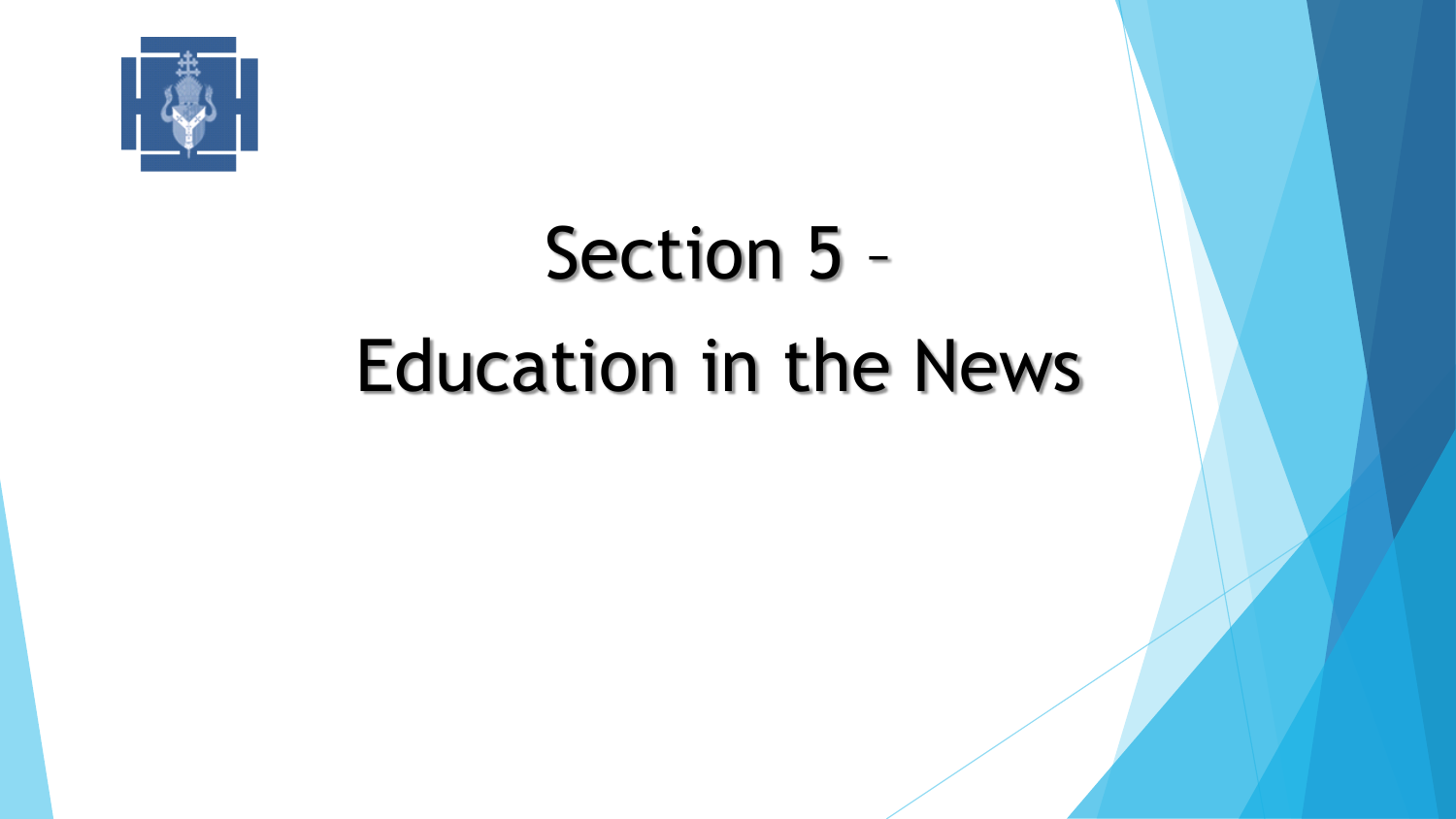

### **Government urged to increase routes into teaching**

Jo Johnson, former Conservative universities minister, and Lord Knight, former Labour schools minister, urge the Government to go further in their attempts to address a shortfall in secondary teachers, which could rise to 33,000 in 2026. They call for a number of measures including –

- The opening up of the apprentice levy, stating it would enable passionate classroom assistants to realise their vocation
- To provide established teachers with more options to switch between school phases and subjects, noting a bulge of pupils progressing into the secondary system is creating a surplus of primary teachers.
- They state that more flexible funding for subject knowledge enhancement would make it easier for a primary teacher to move into secondary teaching.
- Finally they urge the Government to open up assessment routes for QTS, which would enable British teachers in international schools to return to work in the English education system, as well as opening a route for brilliant teachers from abroad to come to the UK.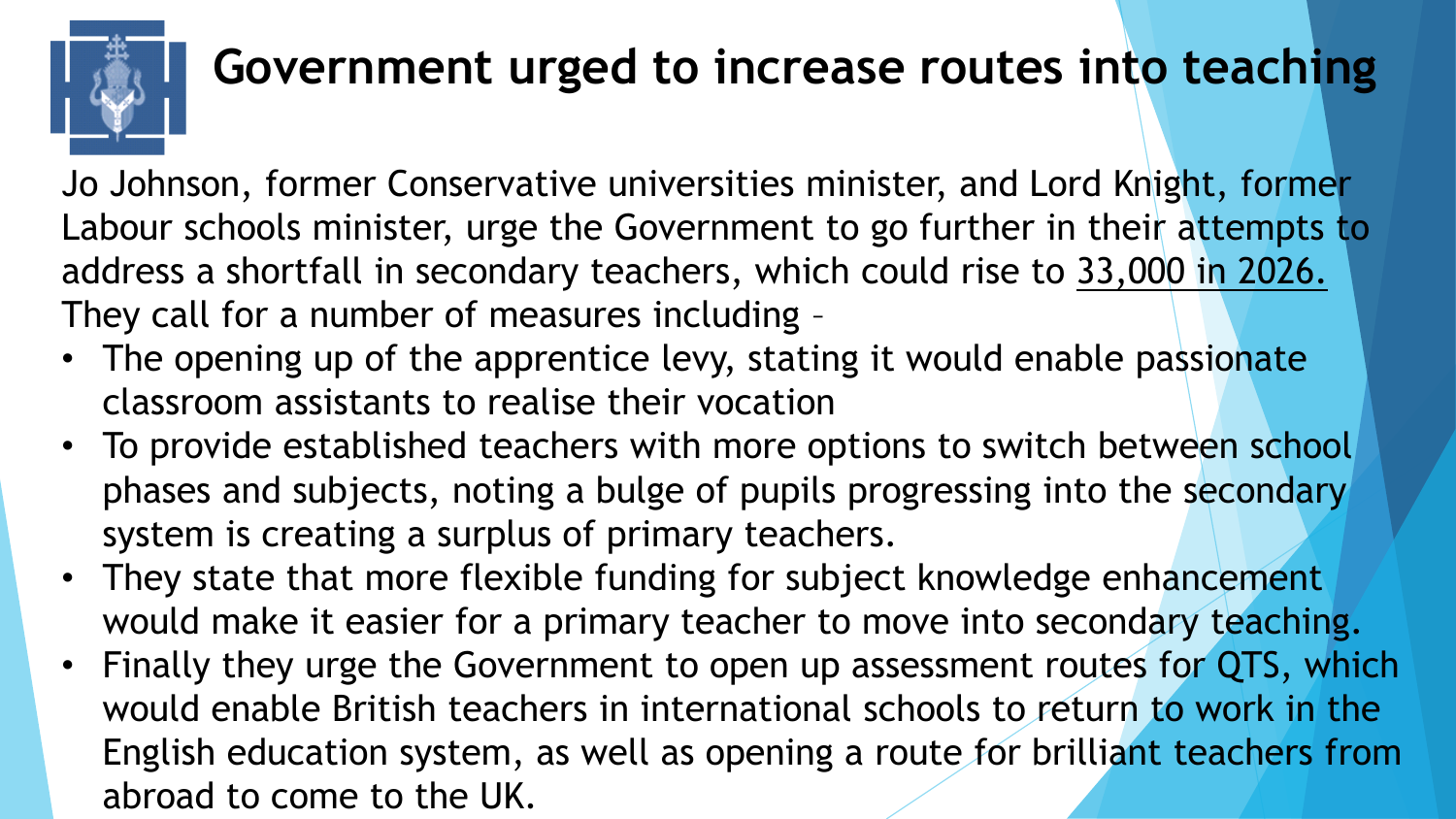

### **Balshaw and McQueen demand more investment in arts education**

The boss of the Tate galleries, Maria Balshaw, has condemned the "dire" lack of arts resources afforded to state schools in England, and, alongside Oscarwinning film-maker Steve McQueen, urged the government to take immediate action. Balshaw highlighted the disparity in arts provision for private and state school pupils. She also noted that the arts remain a "core commitment" in Scotland and Wales. Meanwhile in England "hard-working teachers are too often thwarted in their aspiration to provide an arts-rich education by the restriction of the curriculum and the dire lack of resources". Mr McQueen said: "The curriculum needs to be big enough to include all subjects and be for all children."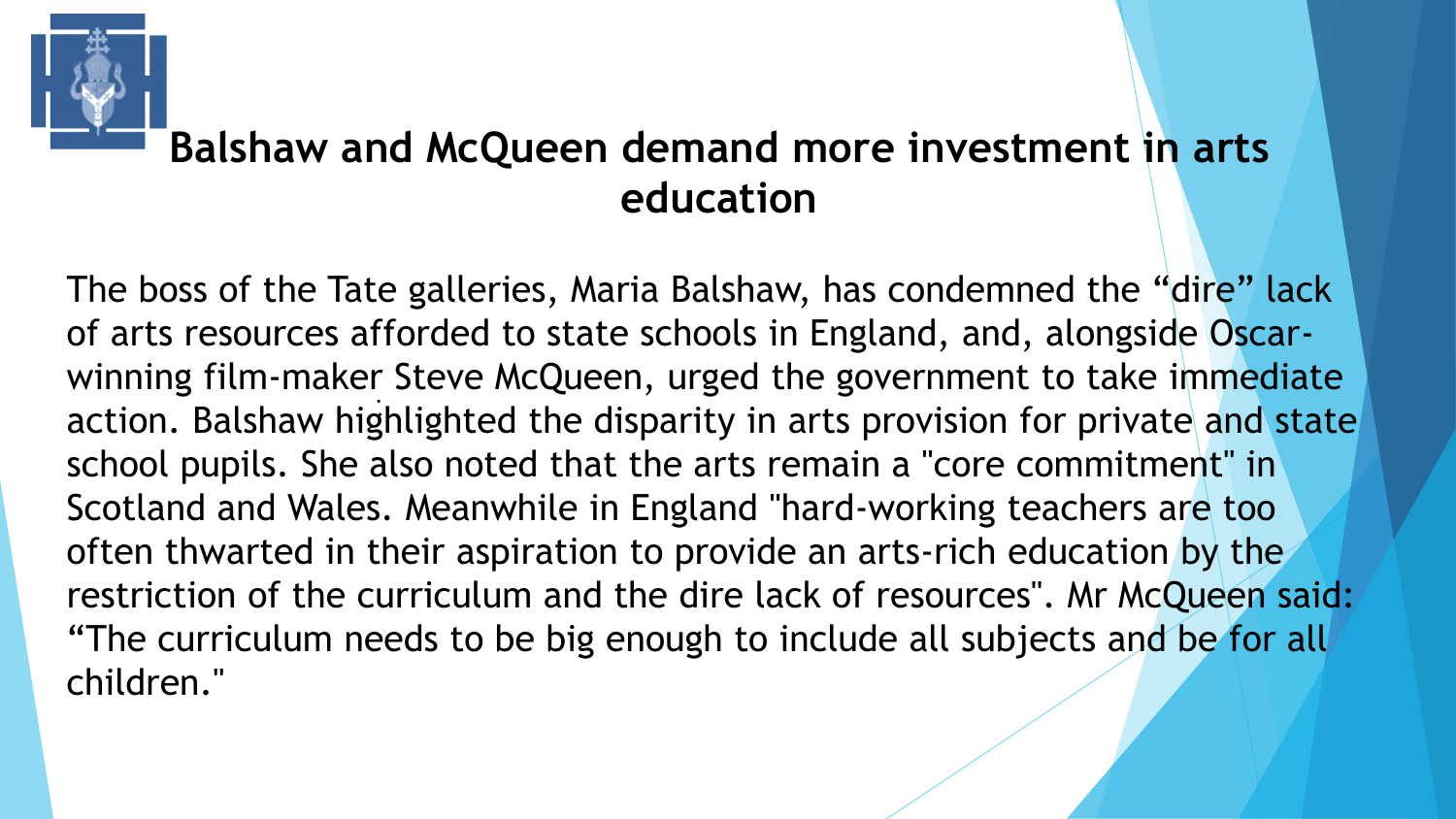## **Report shows nearly half of Year 11 pupils suffer from stress every day**

The My Health My School report, which studied the health and wellbeing of children in Leeds, has shown 24% of pupils suffer from anxiety and stress most days or every day, with the figure rising to 48% for Year 11 pupils. The number of children who reported feeling happy every day or most days has fallen from 82% in 2009/10 to only 62% during the 2018/19 academic year. Director of Campaigns at charity YoungMinds, Tom Madders, said: "The factors behind mental health problems are often complex, but we know that stress at school, bullying, concerns about body image, and the pressures associated with social media can all have a big impact. Young people coming up to GCSEs can face extra pressure as they approach their exams and start to make choices about their future." *Yorkshire Post, Page: 6*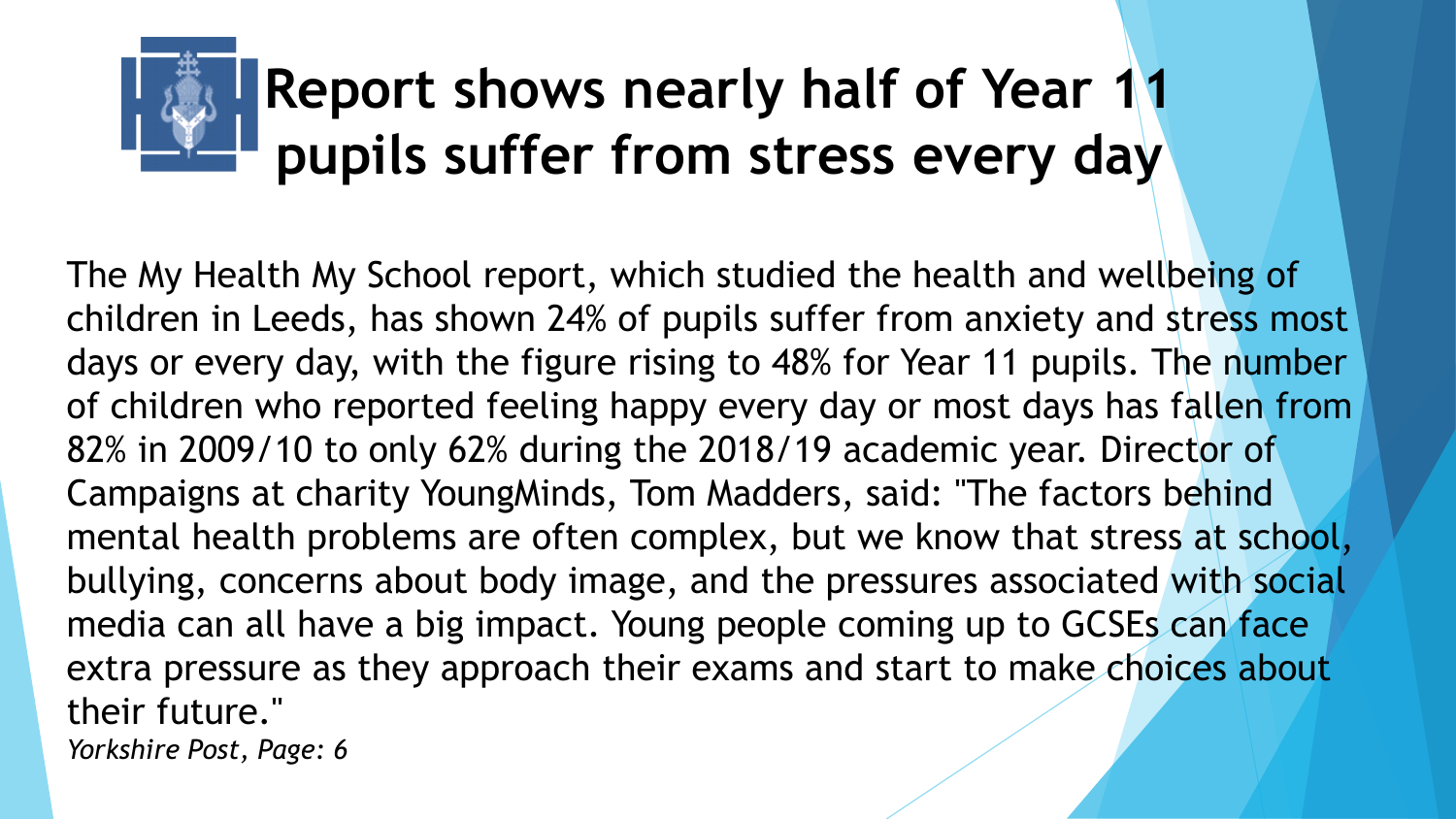

### **US teachers finding ways to lessen phone-separation stress**

Teachers in the US are developing strategies to reduce their students' anxiety over being separated from their phones in class. Some have begun putting the phones in a place where the students cannot touch them, but can still see them. One teacher has asked her students to download the Pocket Points app, which gives the students prizes when they reach a certain amount of classroom hours without using their phones. .<br>.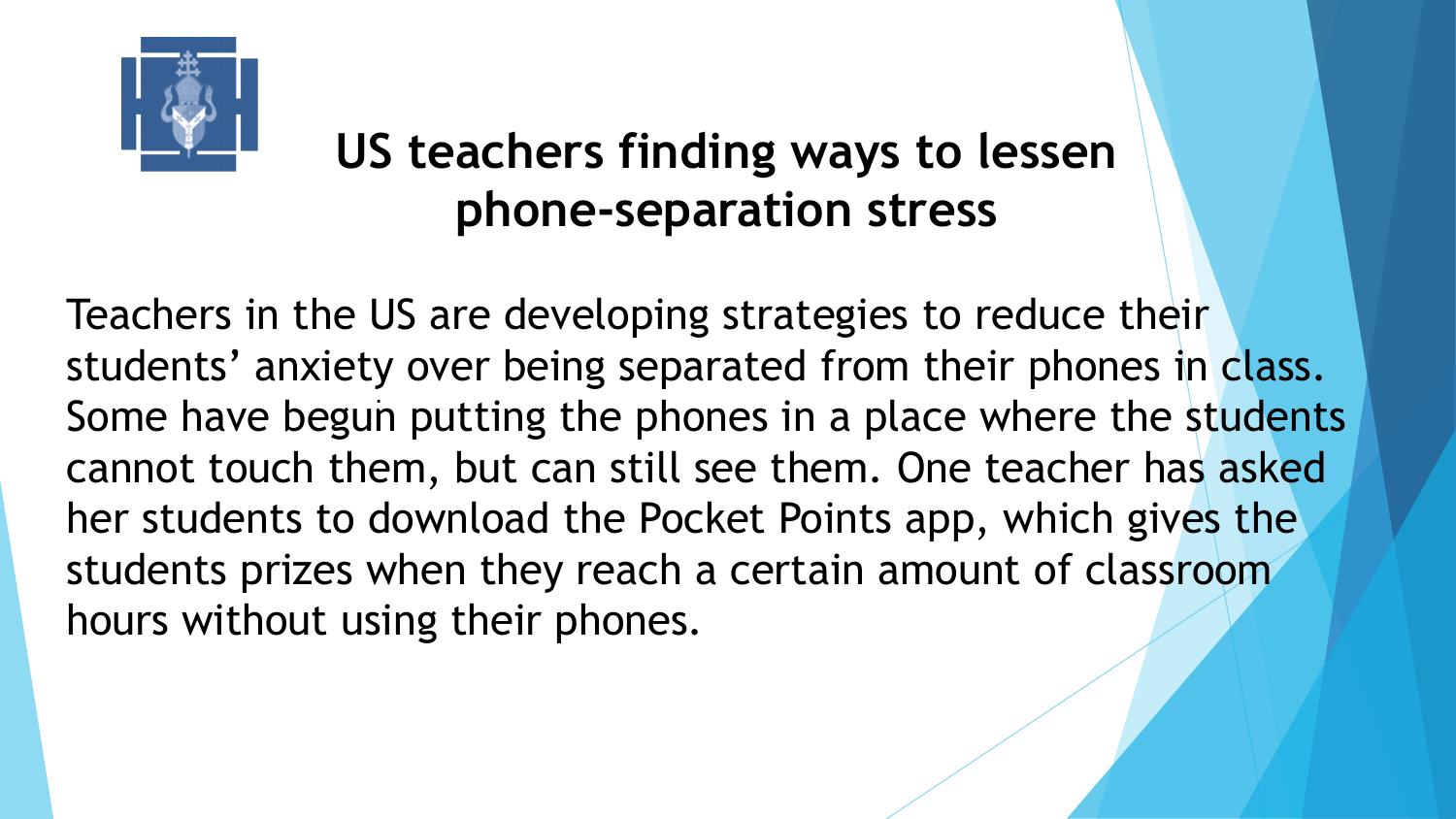

.

Section 6 – And Finally…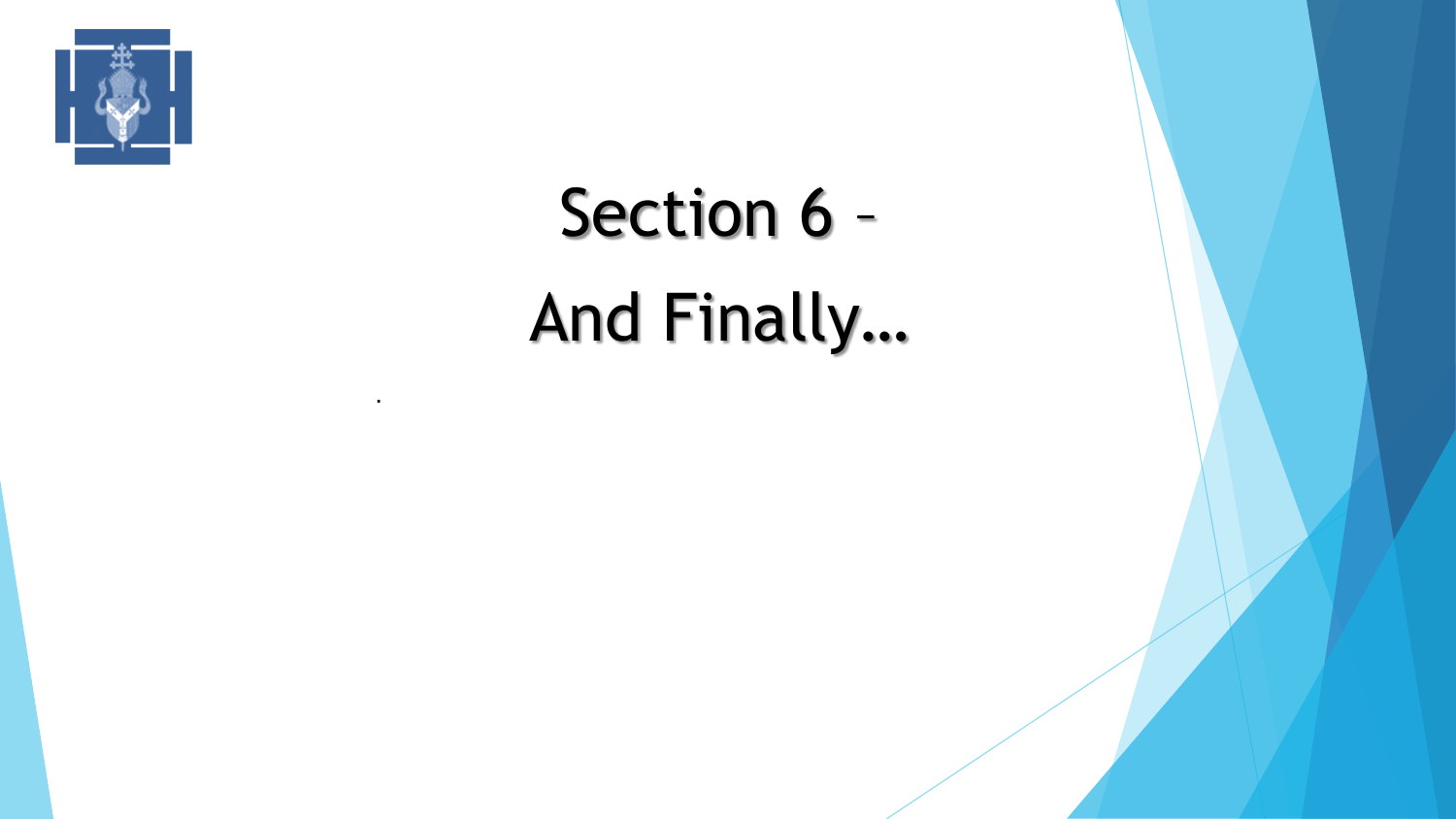

### **And Finally… BDES Reminders**

- Leadership Conference ICC Birmingham Friday 19th June 2020
- Caroline Bletso (Diocesan Communications Officer) can offer advice to school on website compliance if needed AFTER the school has done their own audit. .
- Please complete the evaluation form at bdes.org.uk your comments are important to us and help to shape future briefings